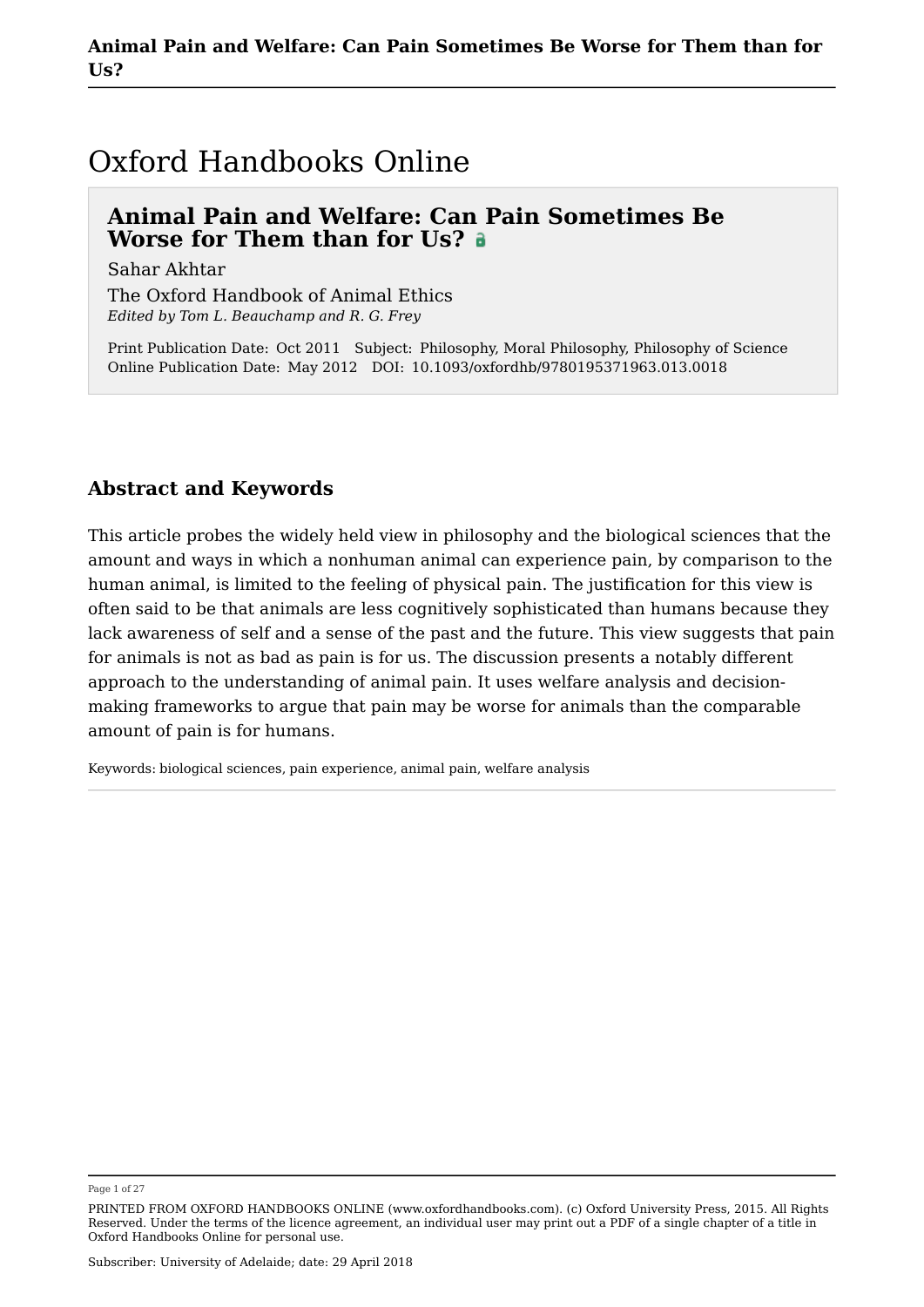THERE is a widely held view in philosophy and the biological sciences that the amount and ways in which an animal can experience pain as compared to us is limited to the feeling of sensory pain. $^{\rm 1}$  The primary reason for this view is the belief that animals are less cognitively sophisticated than we are, and in particular that animals lack awareness of self and a sense of the past and the future. If pain is inflicted on animals, it is thought that while animals may be able to feel the pain itself, they are not capable of the higher order suffering that may accompany the feeling of pain in us. This view suggests that pain for animals is not as bad as pain is for us.

A considerable literature in philosophy of mind, ethics, cognitive ethology, and biology examines the ability of animals to feel pain and examines the nature of their pain. In this chapter, I will present a different approach to the understanding of animal pain, largely relying on the framework of welfare analysis and practical rationality, although the arguments can be broadened beyond this framework. I will argue that due to the same reasons for which animals are thought to be incapable of sophisticated forms of suffering —namely, a lack of self- and time-awareness—a given amount of pain may actually be worse for animals in certain respects than many have thought and may even be worse for them than the comparable amount of  $\left(p. 496\right)$  pain is for us. The argument that pain may be worse for them follows mainly as a consequence of reflecting on the reasons philosophers, psychologists, and economists typically give for thinking that pain and discomfort are sometimes discounted.

Specifically, I will argue that at least within a moderate range of severity, pain may not always play a significant role in our welfare or well-being for two reasons. The first is that the intensity of pain for us can often be mitigated through expectations, memories, and the consideration of and attention to other interests. The second and main reason is that we are able to engage in inter-temporal calculations with respect to our interests and frequently discount pain in order to achieve other, higher order or longer term interests. The arguments in this chapter suggest that we are moving too fast in thinking that because we are capable of suffering, and various animals are not, a given amount of pain is worse for us than it is for animals. I will argue that at least for some animals, a given measure of pain can be worse for them than a comparable measure of pain is for us.

Page 2 of 27

PRINTED FROM OXFORD HANDBOOKS ONLINE (www.oxfordhandbooks.com). (c) Oxford University Press, 2015. All Rights Reserved. Under the terms of the licence agreement, an individual user may print out a PDF of a single chapter of a title in Oxford Handbooks Online for personal use.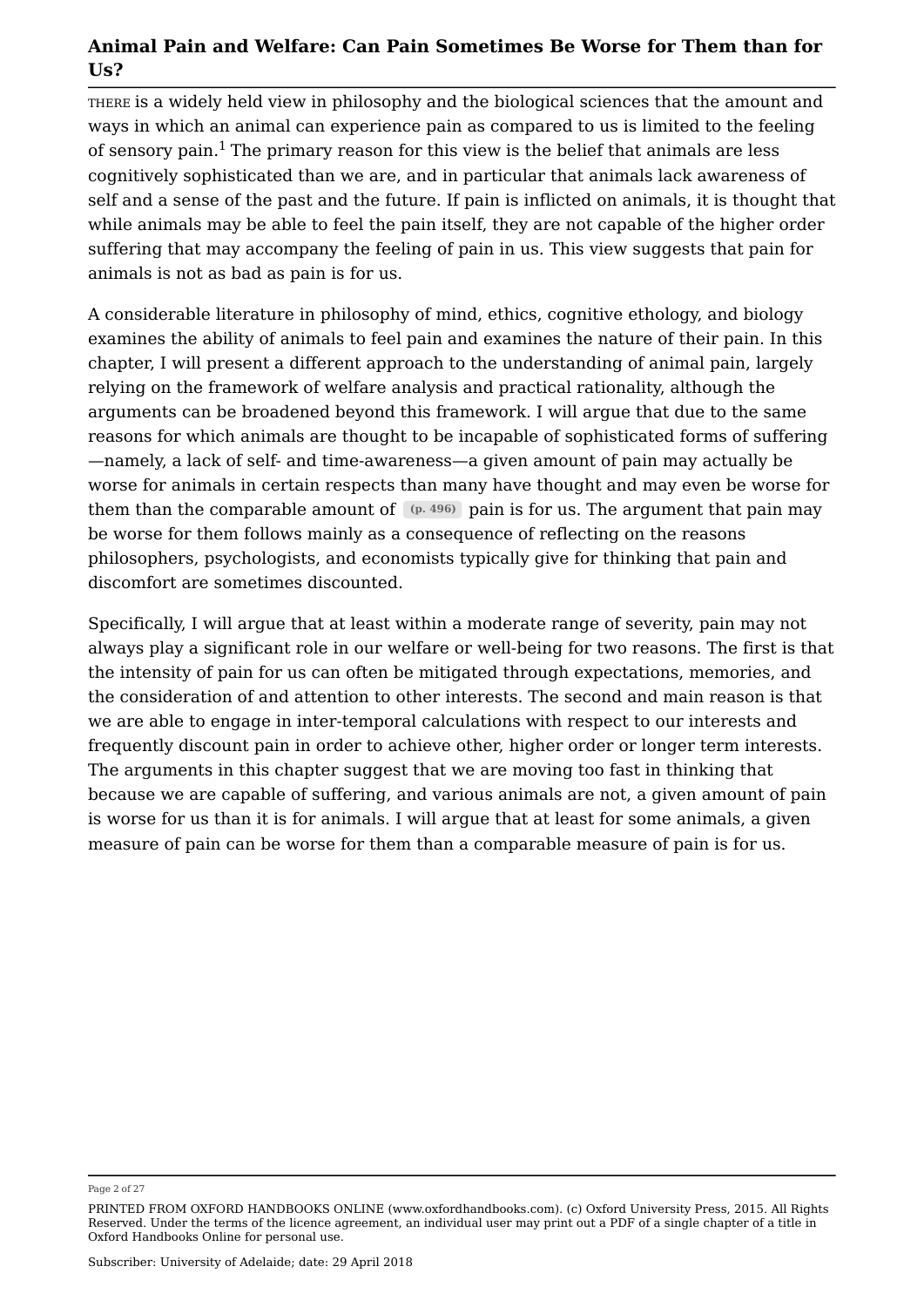## **Views of Pain and Suffering**

Some philosophers have challenged the idea that animals are capable of experiencing pain. René Descartes famously denied consciousness to animals on the grounds that they lack language and he believed animals to be automata. $^2$  Much more recently, Peter  $\,$ Harrison has suggested that animals do not feel pain. $^3$  He argues that in order for a being to feel pain, there must be reasons for him to bear pain; that is, he argues that pain operates as a kind of consideration in the rational decision-making processes of free agents. Without such rationality, pain is superfluous. Harrison writes, "We are free, in painful situations, to damage our bodies if we believe there is a higher priority …. Pain frees us from the compulsion of acting instinctively; it issues harsh warnings, but they are warnings which may be ignored." $^4$  He thinks that we do not conceive of animals as possessing free will and as acting from reasons, and therefore that there is a reason to be skeptical of thinking that animals experience pain. Harrison's view does not seem to be compelling even if one were to adopt a broadly functionalist account of pain. Pain would serve other functions besides figuring in rational decision-making, such as to indicate to the being that its body has been damaged or that it is in danger. Aside from these worries with Harrison's view, however, we will see that the point about rational decision-making can be turned around to show that pain can actually be worse for animals than for us.

Despite the presence of a few accounts that deny pain experience to animals, most philosophers do attribute such experience to animals. This is even true of Peter Carruthers, although some commentators seem to interpret him incorrectly. $^5$  The  $\,$ misinterpretation is perhaps partly due to the fact that Carruthers' position seems to have been somewhat modified. In his earlier papers, he maintained that (p. 497)animals do not feel anything, because all of their experiences are unconscious. $^6$  His view, then and now, can be characterized as falling into a broad category of consciousness accounts that entail what is called "higher order" consciousness. These theories propose that a perceptual state, such as a bodily sensation, is conscious if and only if it is represented in higher order consciousness. For Carruthers, representation in higher order consciousness requires that the perceptual state is available to be thought about. He maintained that animals cannot think about their experiences with acts of thinking that can be scrutinized, and so "while animals *have* pains, they do not *feel* pains." 7

However, Carruthers has recently modified and clarified his earlier position. In a 2004 paper, he claims that animals have first-order experiential states. $^8$  He denies to most animals the higher order sort of "phenomenal consciousness" that humans have. The latter sort of consciousness, according to Carruthers, is distinct because of its subjective quality and availability to introspection. Although some commentators continue to read Carruthers as maintaining that most animals do not experience pain, this does not seem to be supported. Carruthers believes that most animals do experience pain in the first-

Page 3 of 27

PRINTED FROM OXFORD HANDBOOKS ONLINE (www.oxfordhandbooks.com). (c) Oxford University Press, 2015. All Rights Reserved. Under the terms of the licence agreement, an individual user may print out a PDF of a single chapter of a title in Oxford Handbooks Online for personal use.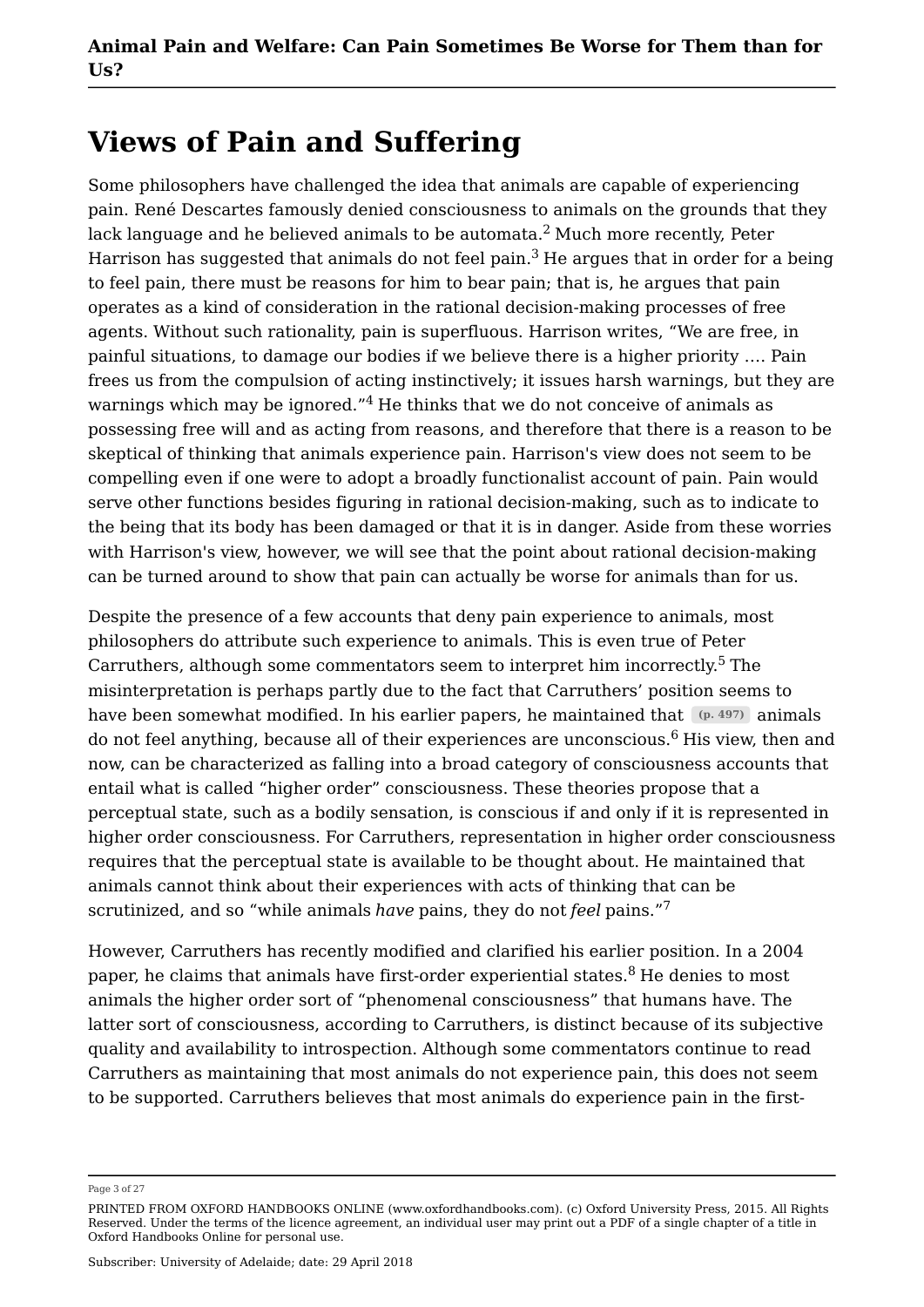order sense, that of perceiving pain as located in some specific region of their body, even if their pains are not conscious in the subjective and introspective sense. $9$ 9

Furthermore, it is the first-order perception of pain, according to Carruthers, that is aversive or awful. He writes that "reflecting on the phenomenology of our own pain perceptions is yet another way of appreciating that it is the first-order content of painstates that carry their intrinsic awfulness. Suppose that you have just been stung by a bee while walking barefoot across the grass, and that you are feeling an intense sharp pain ... the focus of your attention, is the property that is *represented* as being present in your foot, not the mental state of *representing* that property. And this would have been the same even if your pain-state had lacked a higher-order analog content, and hence hadn't been a phenomenally conscious one." $^{10}\,$ Thus, despite not having phenomenal consciousness of pain, most animals can find their pains to be awful or aversive. Carruthers further concludes that it is this first-order pain experience that is the appropriate object of sympathy in both animals and us.<sup>11</sup> 11

Many prominent authors in the philosophy of mind literature maintain that there is a distinction between pain and suffering. While granting that many animals may experience pain, they either deny that animals suffer or suggest that animals are at best capable of an attenuated form of suffering, at least as compared to us. Daniel Dennett has prominently made such a distinction. He argues that in order for some being to suffer, there must be a subject or self to whom the pain is occurring. To satisfy this condition, he believes we need the kind of consciousness that is to be found in adult humans. Dennett writes that "in order to be conscious—in order to be the sort of thing that it is like something to be—it is necessary to have a certain sort of informational organization that endows that thing with a wide set of cognitive powers (such as the powers of reflection, and re-representation). This sort of internal organization does not come automatically with so-called sentience." $^{12}$  He says of creatures who do not have a complex internal organization that they are  $[\Phi, 498]$  "constitutionally incapable of undergoing the *sort* or *amount* of suffering that a normal human can undergo."<sup>13</sup> 13

What is the suffering that a normal human can experience? Although he never expressly defines it, Dennett gestures toward it in a few passages. For instance, in one passage he asserts that if someone were to step on your toe, despite the intense pain that this may cause you, if there is no long-term damage to your foot then the person's action has not harmed you, because it is too brief to matter. However, he adds that "if in stepping on your toe I have interrupted your singing of the aria, thereby ruining your operatic career, that is quite another matter." $^{14}$  A few paragraphs later, he discusses suffering in the following way: "The anticipation and aftermath, and the recognition of the implications for one's life plans and prospects, cannot be set aside as the 'merely cognitive' accompaniments of the suffering." $^{15}$  This suggests that the former are what constitute suffering. This is supported a few sentences later in the same text when Dennett asserts that in order to understand suffering, we need to study a creature's life, not its brain. $^{16}$ Putting all of these remarks together, it seems that suffering consists in the thwarting or

Page 4 of 27

PRINTED FROM OXFORD HANDBOOKS ONLINE (www.oxfordhandbooks.com). (c) Oxford University Press, 2015. All Rights Reserved. Under the terms of the licence agreement, an individual user may print out a PDF of a single chapter of a title in Oxford Handbooks Online for personal use.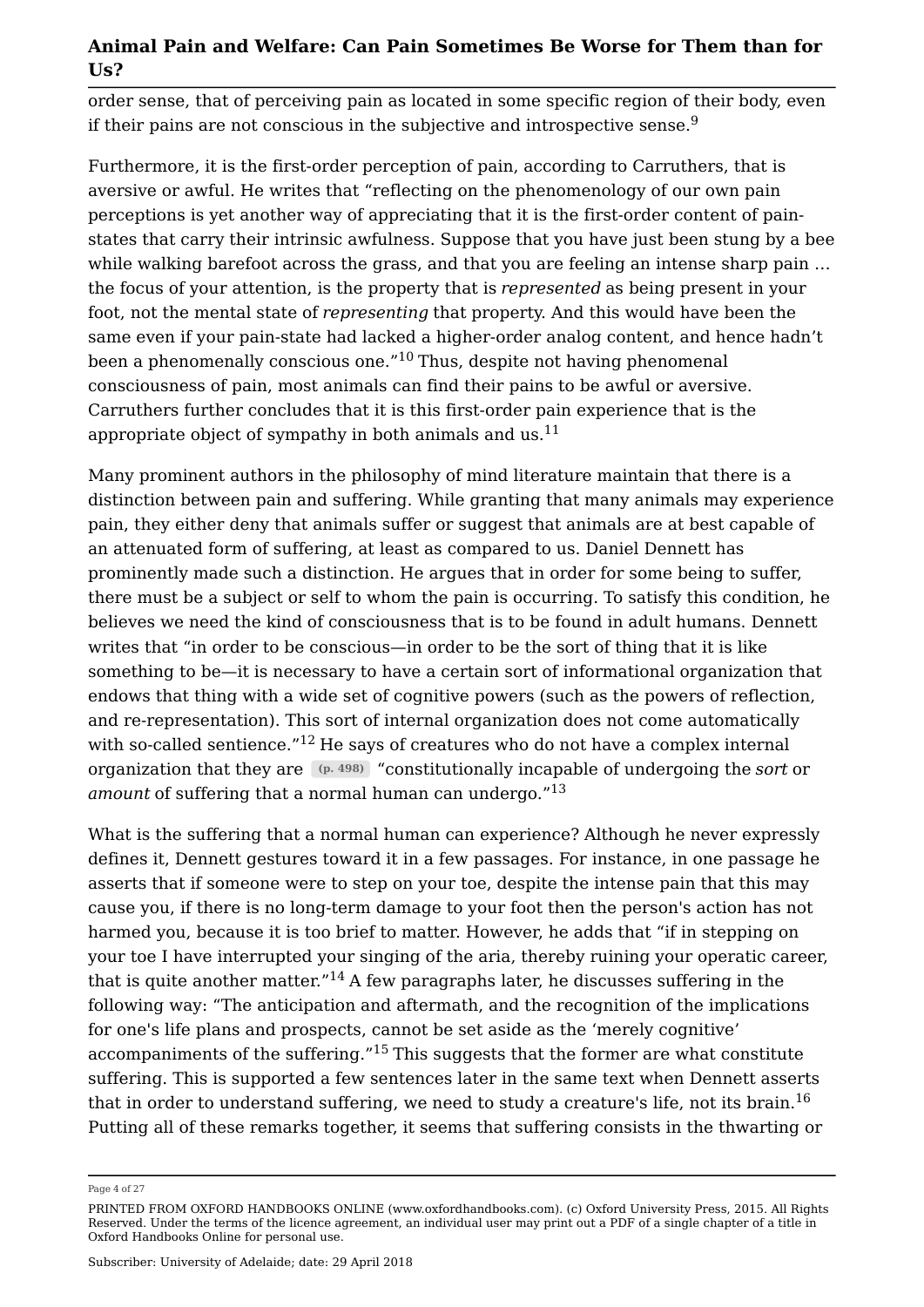frustrating of one's desires and goals, and the recognition of such frustration, as well as the memory and anticipation of it.

Michael Tye has recently argued that very simple creatures are phenomenally conscious and are capable of experiencing pain, but may not be capable of suffering. Suffering, he argues, requires cognitive awareness of one's experience of pain. More specifically, simple creatures lack higher order consciousness, which means that "they have no *cognitive* awareness of their sensory states. They do not bring their own *experiences* under concepts."<sup>17</sup> For Tye, suffering is characterized by awareness of and attention to one's pain. This view implies, however, that when awareness and attention diminish, so does suffering. Indeed, he writes that "the person who has a bad headache and who is distracted for a moment or two does not suffer at that time. The headache continues to exist—briefly not noticing it does not eliminate it—but there is no cognitive awareness of pain and hence no suffering."<sup>18</sup> 18

Robert Hanna similarly makes a distinction between pain and suffering. He argues that pain amounts to something like the conscious perception of pain located in the body what he calls "bodily nociperception"—whereas suffering amounts to "self-conscious or self-reflective emotional pain."<sup>19</sup> Finally, the distinction between pain and suffering also seems to figure in Harrison's work when he states that "animals do not experience pain as we do" and that animals are mere bundles of sensations that cannot remember pain because they have no concept of self. 20

To now collect the views of all of these authors: in order to suffer, beings must be capable of being aware that they are the subject of pain; they must be able to anticipate and remember pain; and they must recognize that their desires or goals will be frustrated by pain. We can reduce these requirements to two general capacities that must be present for suffering to occur, namely *self-* and *time-awareness*. We have seen that some philosophers maintain that animals lack self-awareness. Self-awareness, for many of them, requires the possession of language. But it also seems plausible that they would tie time-awareness to language. Indeed, some philosophers have specifically argued that animals do not have a sense of past or future because they lack language. **(p. 499)** Immanuel Kant famously argued that to move mentally beyond the sensations of the present, one must be capable of having thought. Jonathan Bennett argues that it is only with a sophisticated language that one can have thoughts that are not about the present time or circumstances. He writes that "to express beliefs about the past, or to express general beliefs, one needs a language of the right kind: roughly speaking, language with a past-tense operator (in the one case) and with something like quantifiers (in the other)."<sup>21</sup> Bennett adds that the behavior of animals lacking this kind of language can of course be *affected* by the past, but this does not imply that these animals can consider other times—it does not remove them from the "prison of what is present and particular." 22

Page 5 of 27

PRINTED FROM OXFORD HANDBOOKS ONLINE (www.oxfordhandbooks.com). (c) Oxford University Press, 2015. All Rights Reserved. Under the terms of the licence agreement, an individual user may print out a PDF of a single chapter of a title in Oxford Handbooks Online for personal use.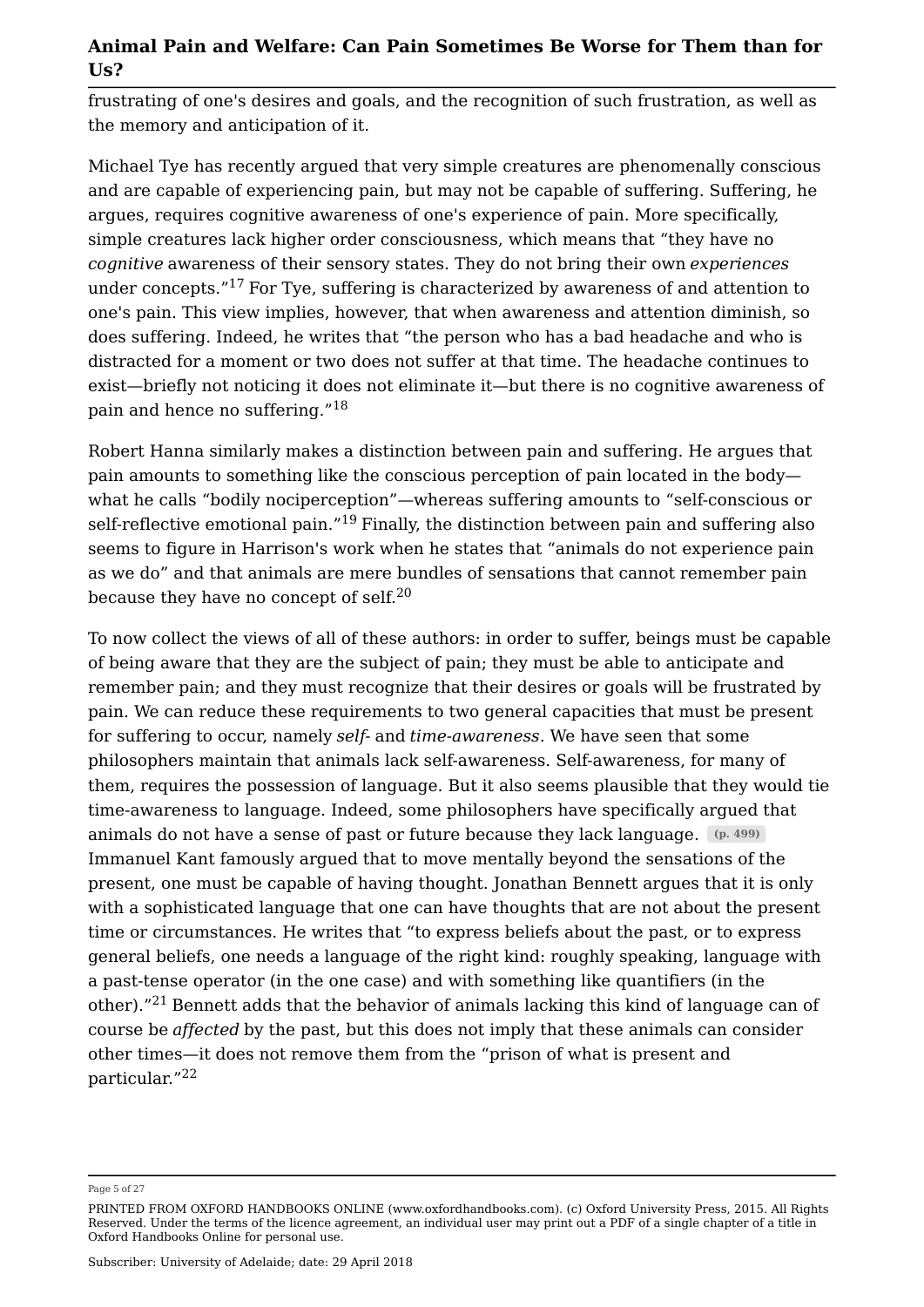Against the few authors who deny any pain experience to animals, I will proceed on the plausible view that there is pain that animals are capable of experiencing and that, following Carruthers, this pain experience, as opposed to the higher order experience of pain, is what is aversive and awful. I will call this the *feeling* of pain or, simply, *pain*.<sup>23</sup> For the sake of the present analysis, though, I will also assume that many of the views described above are correct in that there is a distinction between pain and suffering, and that many animals are incapable of experiencing suffering. The experience of suffering requires awareness of self and time, or cognitive sophistication, and, at least initially, I will grant that many animals lack such awareness. $^{24}$  Additionally, I will assume that there are two distinct categories of beings, normal adult humans and animals—that is, cognitively sophisticated (hereafter, sophisticated) and cognitively unsophisticated (hereafter, unsophisticated) beings—and that there are no degrees in awareness of self and time. $^{25}$  However in a later part of the chapter, I will discuss research that shows that many primates and higher mammals possess at least a rudimentary form of cognitive sophistication. I will examine the implications of this research for pain experience in these animals.

In the remainder of this chapter, I will argue that the absence of self- and time-awareness may mean that the feeling of pain for animals is much worse in certain respects than has previously been thought. The absence of awareness may mean that in some cases pain is worse for animals than a comparable measure of pain for us.<sup>26</sup> 26

## **Animal Pain and Welfare**

In order to illuminate how pain in certain contexts may be worse for unsophisticated beings than it is for us, I will frame the arguments first in the terms of welfare analysis.<sup>27</sup> Even though some of these terms are not commonly employed in philosophical discussions, there is sufficient similarity in the concepts to enable us to draw philosophical implications. For instance, even though welfare analysis relies on the ideas of welfare and interests or preferences and many philosophers speak instead of desires and well-being, there is considerable overlap between these concepts, at least in some accounts. For example, welfare depends on the extent to which one's interests or preferences are satisfied, and this is also one common way to define "well-being."<sup>28</sup> Moreover, it may be more appropriate to speak in terms of interests for discussions involving animals because the possession of desires may be more cognitively demanding, and therefore it may be thought that animals lack desires. Some authors deny that animals are capable of having desires on the grounds that desires require language, however it is not generally denied that animals have interests; in order for it to be said that a being has interests it simply requires that certain things can be good or bad for that being. $^{29}$  On the reasonable view that animals can have the feeling of pain and that pain is aversive or bad, animals have an interest in avoiding pain. 27 28

Page 6 of 27

PRINTED FROM OXFORD HANDBOOKS ONLINE (www.oxfordhandbooks.com). (c) Oxford University Press, 2015. All Rights Reserved. Under the terms of the licence agreement, an individual user may print out a PDF of a single chapter of a title in Oxford Handbooks Online for personal use.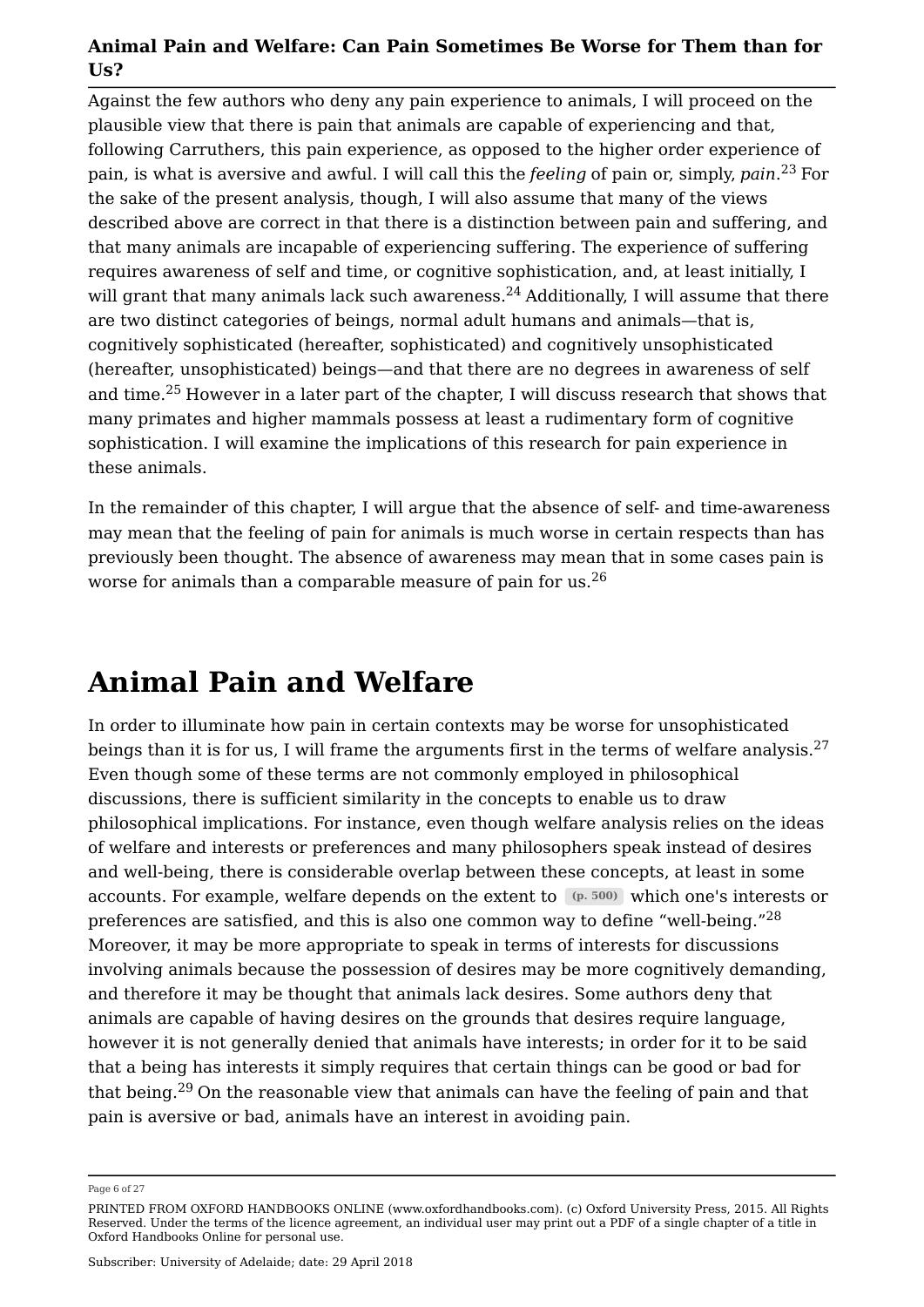Saying something meaningful about the strength of an interest is not straightforward, and it is often viewed as difficult if not impossible to compare strength of an interest across individuals. $^{30}$  However, we can discuss how much value or weight an interest has in some being's welfare—or more generally, how significant it is to the being's welfare relative to the welfare of others. $^{31}$  Perhaps the most trivial way to think about the weight of any interest has to do with the proportion of welfare affected by that interest. In particular, all other things being equal, the greater the *amount* of similarly important interests the satisfaction of which comprises welfare, the smaller the change in welfare when any one of these interests is satisfied or frustrated. That is, the less is the interest's proportion of total welfare. Considering the interest in avoiding pain, in an extreme case in which a being has only this one interest, to violate it by inflicting pain would be to reduce that being's total welfare to zero, at least for a period of time. To take less extreme cases, animals such as mice or rats will have few interests other than the avoidance of pain and discomfort, such as subsistence, shelter, and rearing offspring. For these animals, the infliction of pain would present a large change in welfare.

When speaking of sophisticated beings such as adult humans, it may be appropriate to shift the terminology from interests to desires, for the reasons stated above and for further reasons that will be illuminated below. However, for the sake of comparison between different kinds of beings, I will continue to use the terminology of *interests*, but "concerns," "desires," or "goals" can be substituted for "interests" for most of what follows. Given, as we will see, that we typically have numerous significant interests beyond that of avoiding pain, when the interest in avoiding pain is violated because of pain infliction, there will be a relatively smaller change in our welfare than for many animals, all things being equal. For instance, compare the animal to someone who has interests in pursuing hobbies, in cultivating his talents, in public esteem and his reputation, and in living in greater harmony with his loved ones. Because of his other significant interests, pain would seem to constitute a smaller share of his total welfare compared to the animal, all things being equal.

Of course, all things are not equal; how much weight pain has in the being's total welfare will not only be determined by the amount of interests the being has, but also by at least two other important and related factors. First, the weight that pain has in a being's welfare will depend on the extent to which the interest in avoiding pain is satisfied or violated, or the extent to which the being experiences pain.  $(p. 501)$  Second, it seems that the weight that pain has will also depend on the value or weight that the being himself assigns to pain—something, as we will see, that may only be possible for sophisticated beings. Having more sophisticated and a larger amount of interests, I will argue, may reduce both the weight that we assign to pain and the intensity of pain, thereby decreasing the change in welfare that results when pain is experienced. More specifically, I will show that cognitive sophistication gives rise to certain psychological abilities, such as the ability to engage in inter-temporal calculation, and increases the variety and kinds of interests that may serve as substitutes for focusing or concentrating on pain. Both

Page 7 of 27

PRINTED FROM OXFORD HANDBOOKS ONLINE (www.oxfordhandbooks.com). (c) Oxford University Press, 2015. All Rights Reserved. Under the terms of the licence agreement, an individual user may print out a PDF of a single chapter of a title in Oxford Handbooks Online for personal use.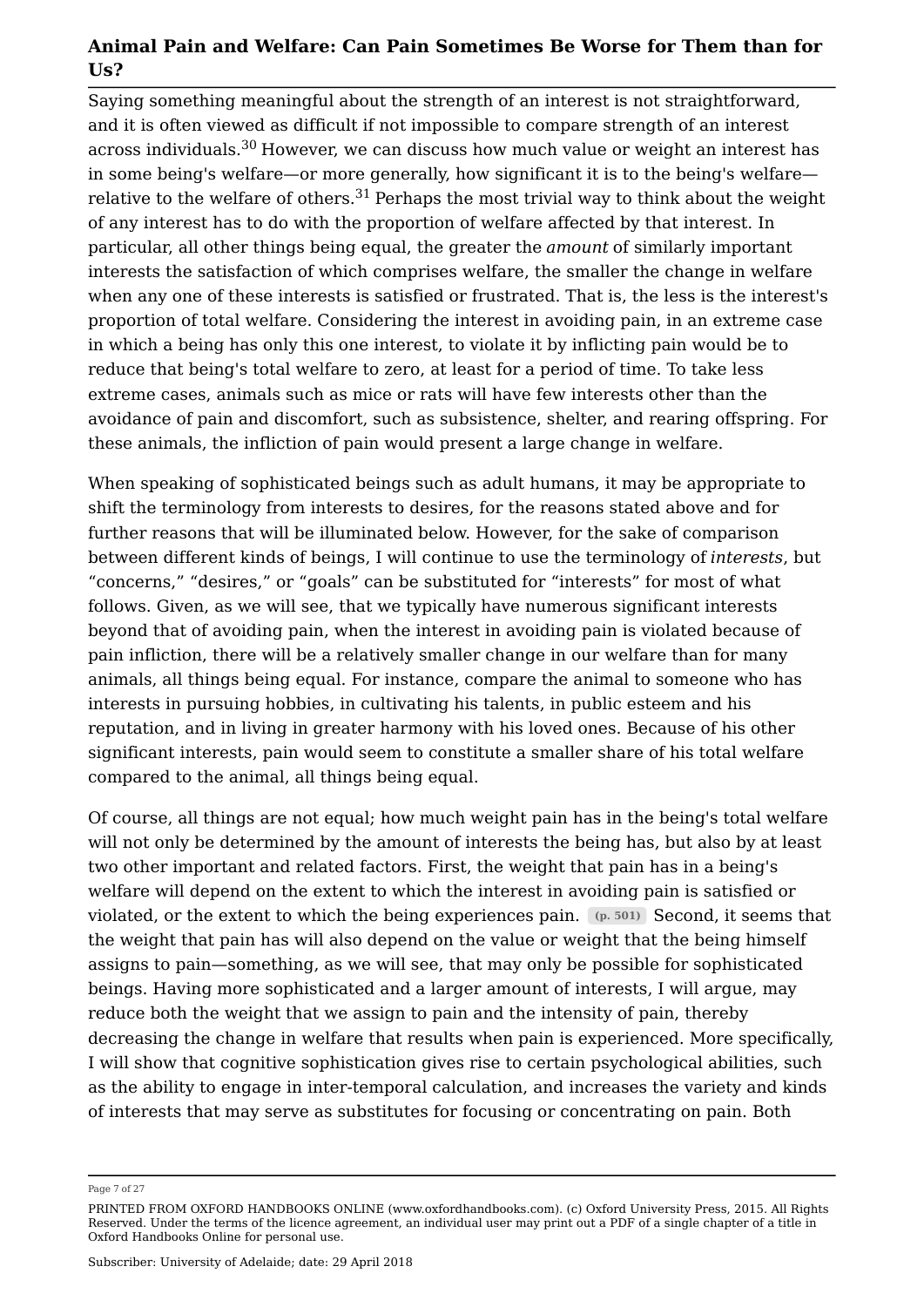mechanisms may operate to diminish emphasis on oneself and on one's short-term and present circumstances, including on the feeling of pain.

# **Weighting Pain: Discounting and Trading-off**

In this section, I will argue that as sophisticated beings we possess psychological abilities that may decrease the role that a given amount of pain plays in our welfare. This argument follows as a consequence of reflecting on the reasons philosophers, psychologists, and economists typically give for thinking that we make inter-temporal calculations about our interests and, especially, that pain and discomfort are sometimes discounted. Before making this argument, I will discuss how awareness of self and time expands the kinds of interests that we have and enables us to engage in inter-temporal interest calculation.

In addition to being able to make temporal distinctions, we know that *we* exist over time. Understanding that one exists over time is distinct from merely temporally differentiating events as the former requires both temporal- and self-awareness—that is, a concept of the passage of time that includes an idea of the self along that time horizon. As suggested above by the work of authors like Dennett, Harrison, and Bennett, time-awareness enables reflection on and evaluation of one's goals and one's life, but in order to do this, one must see the different goals and stages of life as belonging to the same continuing subject. Awareness of ourselves as existing over time allows us to engage in a familiar kind of perspective-shifting so that we abstract from a moment in time and consider our interests from the perspective of different periods of our lives or from some metaperspective.

Perspective-shifting gives rise to complex and long-term interests. By "complex," I am referring to a category of interests that includes what are commonly called higher order and global interests. Harry Frankfurt and Richard Jeffrey separately make a distinction between simple preferences, what they call first-order preferences—which are for ordinary objects, such as for pizza, to play sports, or to read a book—and the more sophisticated preferences that we have regarding our first-order preferences, or higher order preferences.<sup>32</sup> Whereas a preference to smoke (p. 502) would be a first-order preference, having a preference not to have the preference to smoke would be a higherorder preference.<sup>33</sup> Our higher-order preferences are thought to be our more considered concerns and to reflect what we care about or what is important to us. $^{34}$  A similar kind of complex interest may be called a global interest. Parfit has illustrated the differences between global and local interests with the example about drug addiction.<sup>35</sup> Even if one's drug addiction could be satiated all the time, which would satisfy a local interest, one would prefer not to be a drug addict, at all, which is a global interest. The sum total of each local interest fulfillment—here every time one is given the drug—could be greater

Page 8 of 27

PRINTED FROM OXFORD HANDBOOKS ONLINE (www.oxfordhandbooks.com). (c) Oxford University Press, 2015. All Rights Reserved. Under the terms of the licence agreement, an individual user may print out a PDF of a single chapter of a title in Oxford Handbooks Online for personal use.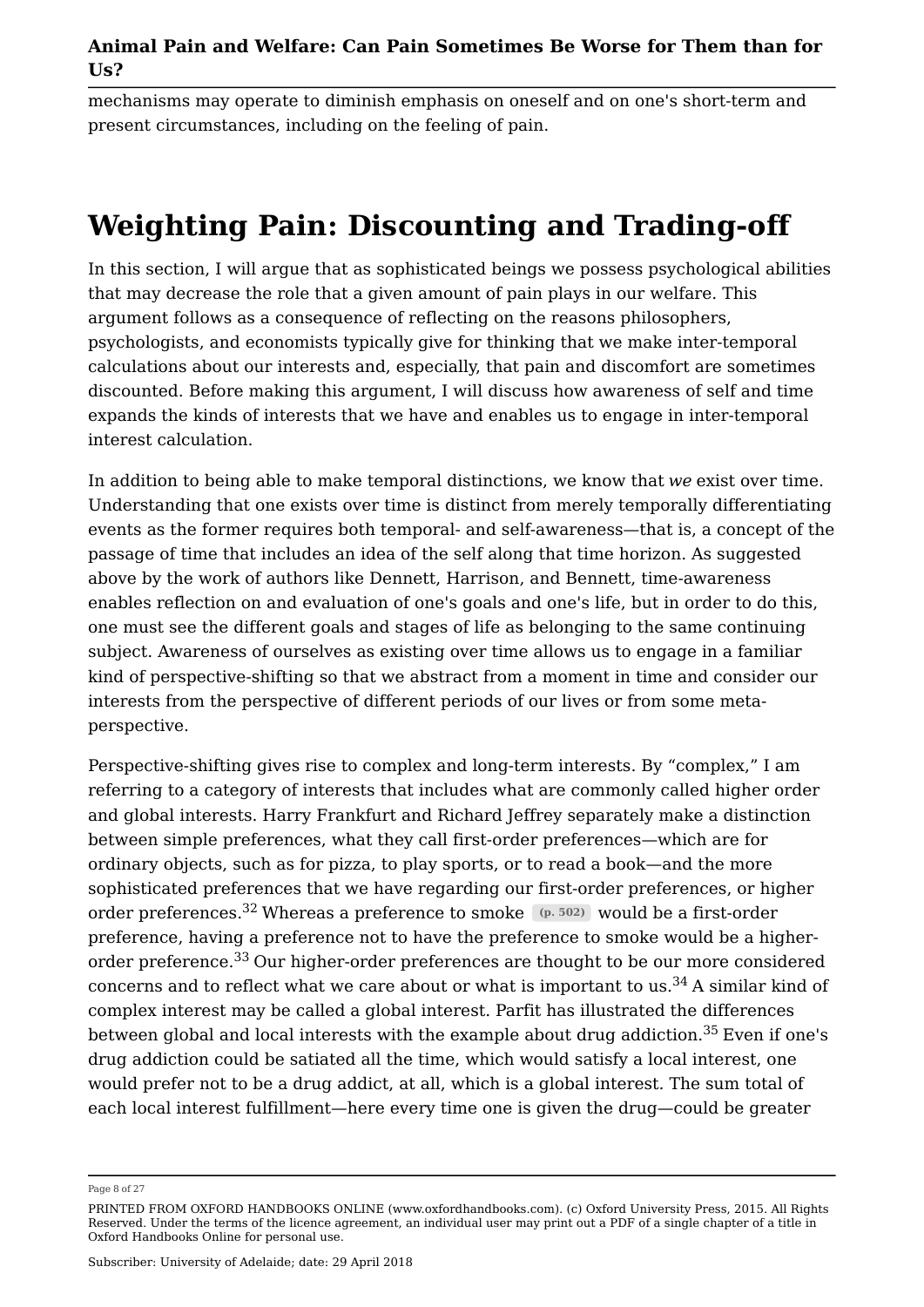than the non-fulfillment of the one global interest—here not being a drug addict—but Parfit argues that this is not how most of us think about our lives.  $36$ 36

In addition to the distinction between higher order or global interests—complex interests —and first-order or simple interests, there is an important distinction between long-term and short-term interests. $\rm ^{37}$  Complex interests may require more reflection and metaevaluation than simple long-term interests, but even simple long-term interests are still only possible with a sense of oneself existing over time. In order to formulate an interest for the long-term, one needs to recognize that there will be a future self that the interest will serve. This recognition of possible benefit in the future requires that one has a sense of oneself as a continuing single subject.<sup>38</sup> Additionally, there is a conceptual overlap between complex and longer term interests—complex interests are often formulated with regard to more than one period of time and are often long-term interests. For instance, an interest in breaking a drug addiction might arise from an interest in being healthy or productive in the future.

Authors such as Frankfurt, Jeffrey, Parfit, and Nozick suggest that many of us place great weight on long-term and complex interests, and in the process our short-term and firstorder interests are discounted. The latter are discounted because we engage in intertemporal interest calculation, which can be described as assigning weight or value to one's different interests and concerns across time, including discounting some of them or valuing them less, and formulating trade-offs among them.<sup>39</sup> Making trade-offs among one's interests involves comparing them and favoring the satisfaction of some over others.<sup>40</sup> Inter-temporal trade-offs and weighting, and discounting especially, can play an especially important role in reducing emphasis on one's short-term and first-order interests. In particular, these interests are often minimized in an effort to live a more enriched life, to insure against future financial or health concerns, to be more productive or successful, or to live morally—for the things we care about.<sup>41</sup> 41

Our ability to form reflective, long-term, and complex interests places pressure on us to avoid living moment to moment. Most of us do not have lives of unconnected moments of interest-satisfaction without any regard to the long term, even if it is a rather myopic long term. We bring interests across different time periods into relation with one another when we compare them, weight them, and favor the satisfaction of some over the satisfaction of others. There is ample research in psychology and behavioral economics that demonstrates that we do in fact shift  $\left( p. \ 503 \right)$  between time frames and levels of interests when making decisions in a variety of contexts. $^{42}$  According to some of this research, we are even capable of anticipating the emotions that will accompany bad choices, and this anticipation consequently influences our decision making and subsequent behavior.<sup>43</sup> Indeed we do not even require empirical research to confirm that we engage in these cognitive activities; perspective-shifting and anticipating the results of our decisions and how we will feel about them is a familiar feature of our lives.

Page 9 of 27

PRINTED FROM OXFORD HANDBOOKS ONLINE (www.oxfordhandbooks.com). (c) Oxford University Press, 2015. All Rights Reserved. Under the terms of the licence agreement, an individual user may print out a PDF of a single chapter of a title in Oxford Handbooks Online for personal use.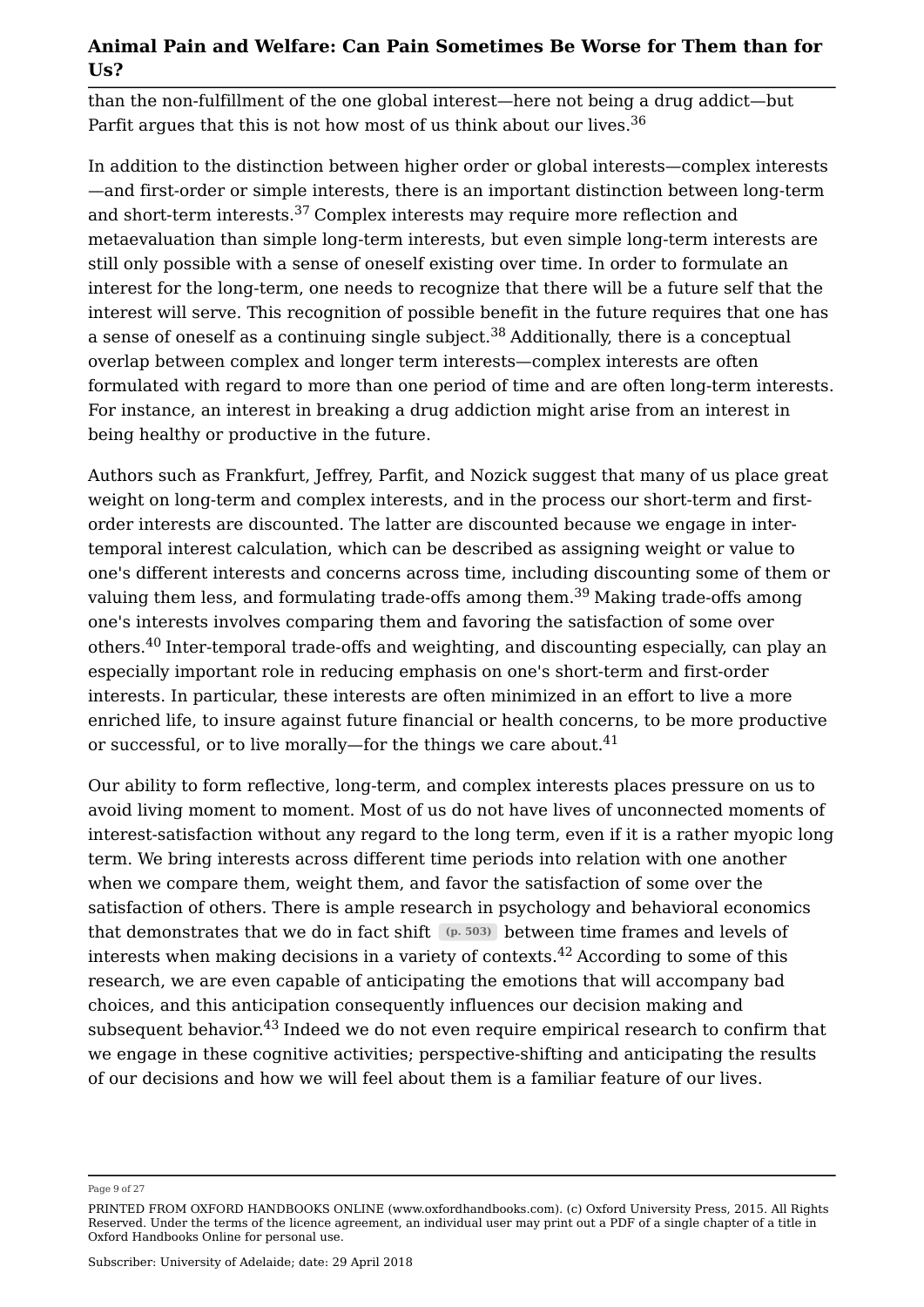We have seen that as sophisticated beings we are capable of forming long-term and complex interests and of engaging in inter-temporal interest calculation. We are now in a position to place this discussion together with the discussion of welfare in order to see what kind of impact these considerations may have on the role of pain in the welfare of animals. Recall that there are at least three ways in which the weight or value that pain has in a being's total welfare would be determined. First, and most trivially, the weight that pain has depends on the amount of other interests which, if satisfied, comprise welfare. In general, the greater the variety and amount of similarly or equally important interests, the smaller the change in welfare when any one interest is frustrated or violated. Second, and the topic of the next section, the weight of pain depends on the extent to which it is experienced. Third, its weight depends on the weight the being himself assigns to the pain. It is through this last mechanism in particular that intertemporal interest calculation becomes important.

To put it simply, we are often willing to violate short-term and first-order interests, including the interest in avoiding pain, in order to satisfy our long-term and complex ones. That is, we often discount pain when doing so favors long-term and complex interests. Numerous examples support this claim. For instance, even something as commonplace as rigorous exercise can be painful, but when we have a concern for our health or physical appearance, we are often willing to discount the pain that we experience during and after exercise. We trade the interest in avoiding pain in this context for the sake of satisfying a complex or long-term interest to be physically fit. If we consider professional athletes, such as football players and ballerinas, it is even more obvious that many discount pain in order to achieve complex goals.

Consider also the cultural and religious practices that involve pain. These include the more severe forms of mortification of the flesh in Christianity; walking on hot coals in Hinduism; and a range of extremely painful rites of passage.<sup>44</sup> Then there are a variety of painful practices that countless people in various cultures engage in for the sake of aesthetic benefits. Many people often voluntarily endure blisters and bleeding so that they can wear particular shoes. Even some demanding diets can be painful. Several cosmetic procedures and techniques can similarly be very painful for people, such as getting tattoos or piercings and having certain facials. Even deep tissue massages can be painful. Other everyday ways in which we discount pain include working through an illness or headache in order to be productive. Despite the fact that we know that these things can worsen if we do not rest, we often choose to work anyway. Perhaps the most pervasive examples of choosing to endure pain for the sake of more complex interests are found in medical exams and procedures. Getting blood drawn, receiving injections, undergoing (p. 504) mammograms and prostate exams, and the aftereffects of most surgeries can be quite painful.

In all such cases, we discount the weight of pain in order to achieve other goals. This gives us reason to think that at least in the face of more long-term and complex interests, the role that pain plays in determining our welfare may not always be significant. Of course, much of the analysis concerning how we discount pain may only apply to pain

Page 10 of 27

PRINTED FROM OXFORD HANDBOOKS ONLINE (www.oxfordhandbooks.com). (c) Oxford University Press, 2015. All Rights Reserved. Under the terms of the licence agreement, an individual user may print out a PDF of a single chapter of a title in Oxford Handbooks Online for personal use.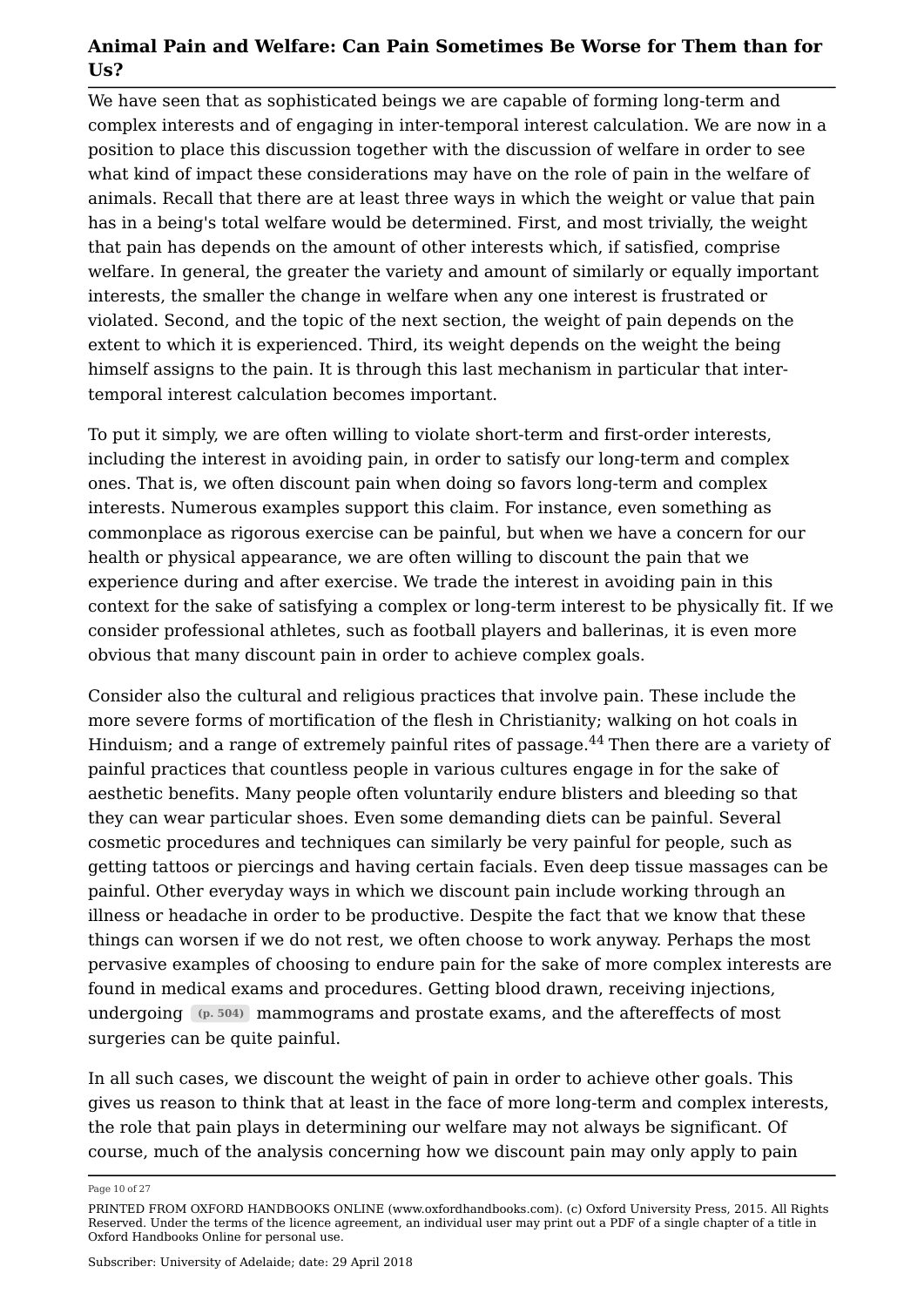within some moderate range. In other words, perhaps we only discount the pain of exercise, of headaches, or of medical procedures if the pain is moderate. Although this is not always the case—consider rigorous exercise, extreme cultural and religious rituals, and severe pain after surgery—this leaves open the possibility that pain outside of some moderate range of intensity would still be an important contributor to our welfare. However, we will see in the next section that there is also reason to think that pain's intensity might sometimes be less for us than for animals.

Someone might object to the foregoing analysis on the grounds that it relies too much on an interest-satisfaction view of welfare. On that account, welfare consists in the satisfaction of subjective interests. However, in some of the major alternatives to the interest-satisfaction view, welfare (or well-being) consists in the realization of certain objective interests or the attainment of certain objective goods.<sup>45</sup> According to this worry, the reason that pain is frequently discounted is because agents themselves do so, but if we were to adopt a more objective account of welfare, it would not be obvious that the value or weight of pain should be discounted so often. Nevertheless, there are many hybrid views of welfare that include a component of subjective interest-satisfaction, or something similar, even if they also value other goods. $^{46}$  More importantly, we need not adopt the present account of welfare or even a hybrid view to make sense of the fact that pain can be and ought to be discounted frequently. For instance, good health would be on any plausible list of objective goods and it often requires us to endure the pain of exercise and of medical procedures and surgeries. 47

Another potential worry with the above analysis is that it incorrectly paints a picture of us as beings that rationally maximize our interests. It is true that we do not always discount present costs, broadly speaking, including pain.<sup>48</sup> However, as Michael Bratman has stressed, we are planning creatures who have complex goals that require us to form and then stick to plans. $^{49}$  A consequence of our planning nature seems to be that even if we are not always rational in the sense of favoring long-term and complex interests over short-term and first-order ones, there is still pressure to discount the latter, or conversely to place greater weight on future time periods. It seems plausible that the greater our ability to reflectively think about long-term and complex interests, the more we experience pressure to discount present costs, including pain. Furthermore, it is not obvious that we must assume that we choose rationally in order for the point that we frequently discount pain to be effective. It is plausible to view many of the practices and actions used as examples in the preceding paragraphs as irrational in some way.

I have argued that as sophisticated beings we are capable of discounting pain and frequently do so for the sake of achieving longer term and complex interests. **(p. 505)** However, many animals are not capable of discounting their pain. Both long-term and complex interests require a developed sense of time and self, and in particular selfreflection or introspection, and we have seen that the authors above who discuss the nature of animal pain—including Carruthers, Dennett, Harrison, and Bennett—claim that most animals do not possess these qualities.

Page 11 of 27

PRINTED FROM OXFORD HANDBOOKS ONLINE (www.oxfordhandbooks.com). (c) Oxford University Press, 2015. All Rights Reserved. Under the terms of the licence agreement, an individual user may print out a PDF of a single chapter of a title in Oxford Handbooks Online for personal use.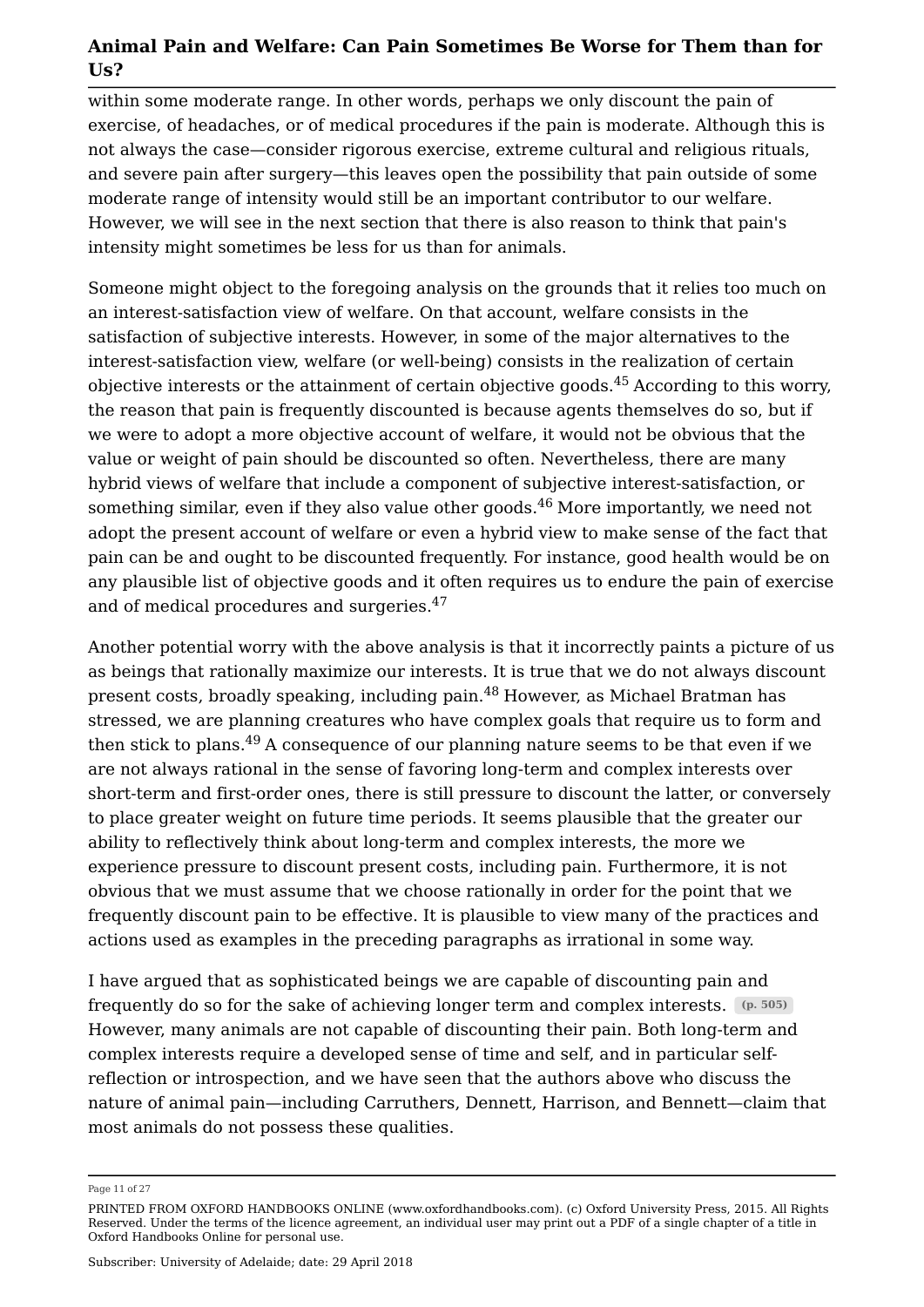Inter-temporal interest calculation is something that many animals cannot do because they lack long-term and complex interests. That is, inter-temporal calculation entails selfreflection and evaluation of one's different interests over time or from a perspective that is abstracted from any period of time, and this kind of reflection and evaluation requires the recognition that the different interests belong to the same continuing self. In addition to research in biology and ethology that denies self- and time-awareness to many animals, other research suggests that many animals cannot engage in inter-temporal decisionmaking, or at least not nearly to the extent that we can.<sup>50</sup> 50

Animals without a sense of self and time are not able to choose to endure pain for the sake of satisfying long-term interests, and there is no global or higher order perspective to consider.<sup>51</sup> Unlike us, an animal that cannot see itself as existing over time cannot reflect on the value or meaning of its life taken entirely, cannot form interests for life taken as a whole, and cannot formulate lifelong objectives. Thus for animals, it makes far less sense to think of pain as something that can be discounted for the sake of other longterm or complex interests. We thus have reason to think that a given measure of pain can be a larger detriment to their welfare than a comparable measure of pain is to ours.

## **Intensity of Pain**

I will now discuss ways in which the pain experience that results from a given measure of pain *can be more intense and worse for animals* than it is for us. There are different bases for why this might happen. In some cases, the discounting of pain might directly bear on its intensity and, specifically, lower it. In other cases, the same cognitive conditions required for inter-temporal interest calculation might, for different reasons, also lower the intensity of pain. Many of the points I will make in this section are speculative, and I offer them only to demonstrate that it is not obvious that pain experience for us is worse in all ways than it is for animals.

The discounting of pain should not be assumed to affect the intensity of pain. How much value or weight one places on the interest in avoiding pain does not always affect the intensity of the experience of pain; I might discount the pain I will experience tomorrow after a strenuous run today, for example, but this discounting does not necessarily mean that the pain I will feel tomorrow will be less intense.

However, in circumstances when we discount *present* pain for the sake of long-term or complex interests, discounting might in fact bear on the intensity of pain. **(p. 506)** Although I have been unable to find empirical research on this specific topic, a small thought experiment illuminates the point: imagine that you are sitting at your desk reading a book and your friend comes up beside you, inserts the tip of a three-inch needle in a vein in your arm, holds it there for few seconds, and then removes it. Now, instead imagine that you are at a doctor's office and the doctor inserts the tip of a needle of the same length, in the same spot, withdraws blood, and then removes it. It is not hard to

Page 12 of 27

PRINTED FROM OXFORD HANDBOOKS ONLINE (www.oxfordhandbooks.com). (c) Oxford University Press, 2015. All Rights Reserved. Under the terms of the licence agreement, an individual user may print out a PDF of a single chapter of a title in Oxford Handbooks Online for personal use.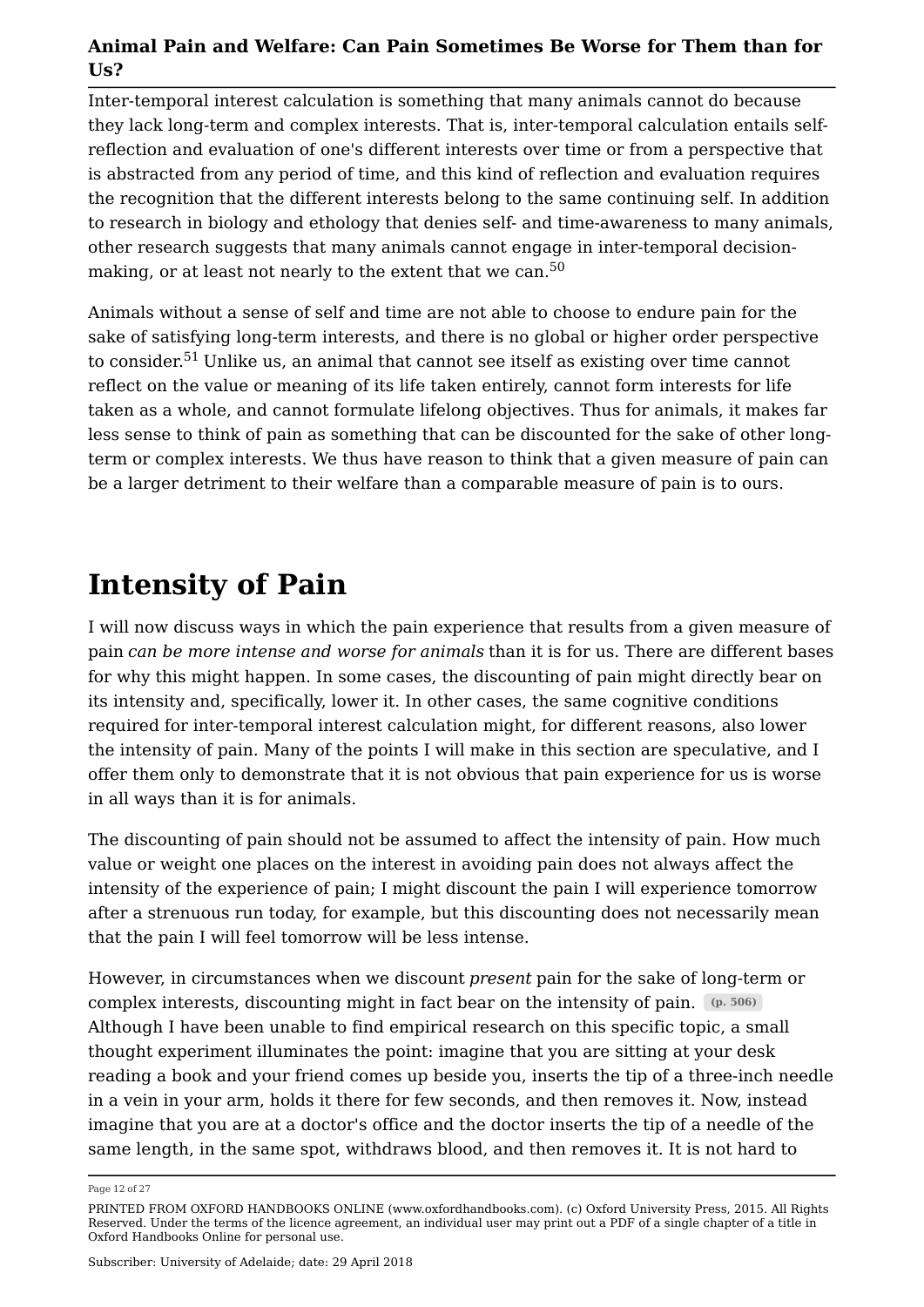imagine that the pain in the first scenario would be more intense than in the second scenario. Knowing that there would be a good reason for having the needle inserted in the second scenario—that there is a long-term or higher order interest in health, for instance—would likely lessen the intensity of the pain felt from the stick of the needle. 52

Without the belief that there are good reasons to endure their pain—even if there are good reasons, such as a painful but necessary veterinary procedure—animal pain would likely be more intense. There are other ways in which pain's intensity might sometimes be more for animals than for us. Namely, intensity seems to require a certain focus or attention, and cognitive sophistication may decrease the extent to which one focuses on one's pain. Consider the times you fail to notice the pain of a headache, backache, bruise, thorn prick, paper cut, or hangnail until you stop engaging in some activity, such as working, biking, gardening, or watching a movie. It seems that the more ways in which we have substitutes for focusing on or attending to pain, the more ways in which the intensity of a given painful experience might be diminished. Although we have many substitutes for focusing on pain because we have many other interests besides avoiding pain, this easing of pain may not be available for most animals.

Awareness of self and time both seem to be important to having a variety of interests. For instance, a sense of self is necessary for thinking abstractly about the self as well as about things that exist independently of the self. Interest in other persons, activities, projects, relationships, careers, general world or societal conditions, and higher abstract principles are some of the interests that may only follow from cognitive sophistication. A highly developed sense of self seems to paradoxically give rise to a host of interests that reduce the focus on oneself by fostering interests that are not directed toward the self. For example, people care very much about the long-term welfare of their children and sometimes even view their children as partial extensions of themselves. People in pain may take comfort in thinking about their children or other interests, including hobbies and passions. This is related to the point about discounting pain. When we are thinking about or reflecting on our other, more complex interests, we might not be focusing on pain as much.

Additionally, we can often will ourselves to refrain from focusing on or attending to our pain, such as through meditative practices or by simply concentrating on other things. This willing, according to authors such as Harrison, is also something that depends on cognitive sophistication and is not a willing of the sort animals are likely capable.<sup>53</sup> While cognitive sophistication may be necessary for having the freedom to choose what we focus on, and for having different kinds and a large variety of interests, it would not seem to be necessary for the ability to focus on or  $\left(\phi, 507\right)$  attend to one's circumstances, as this is needed to perform a variety of simple tasks, such as finding food. Thus, it may not be plausible to think that animals are less able to focus on their pain than we are.

Even aside from engaging in inter-temporal interest calculation, the mere ability to make inter-temporal *distinctions* might reduce the intensity of pain. Animals that have a limited temporal sense would seem to be unable to escape, or get outside of, their present mental

Page 13 of 27

PRINTED FROM OXFORD HANDBOOKS ONLINE (www.oxfordhandbooks.com). (c) Oxford University Press, 2015. All Rights Reserved. Under the terms of the licence agreement, an individual user may print out a PDF of a single chapter of a title in Oxford Handbooks Online for personal use.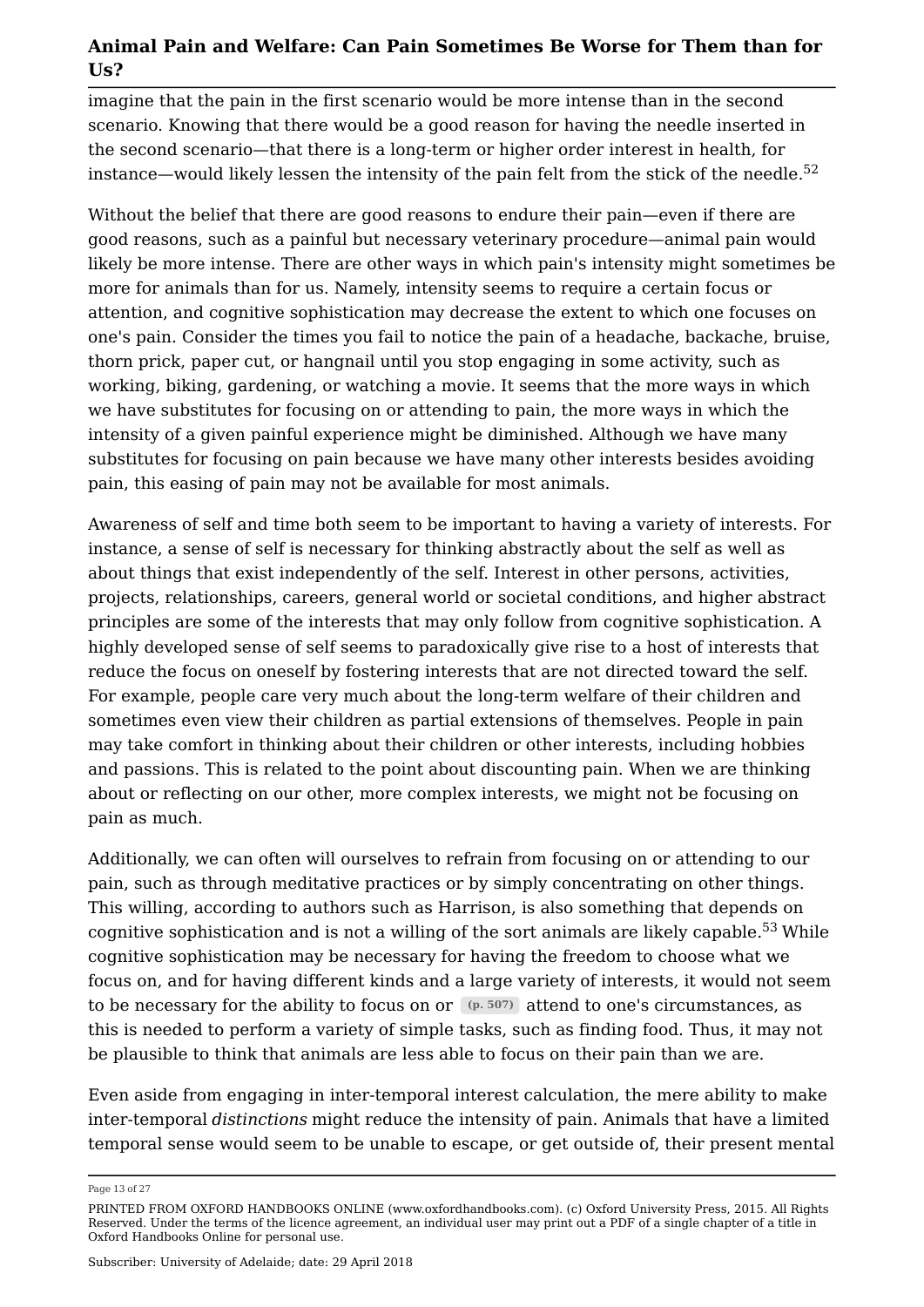state, including a present painful state. Greater time horizons in either direction might lessen the intensity of one's pain: being able to think about the past can allow us to recollect and take comfort in painless past experiences. Similarly, by thinking about future periods we may be able to take relief in the thought of future periods without pain and we are capable of recognizing that the pain will end. An animal may not be able to remember times without pain or imagine future periods without the pain.

Rollin proposes that pain might be more intense for animals that cannot anticipate its cessation or remember its absence. He writes, "If they are in pain, their whole universe is pain; there is no horizon; they *are* their pain."<sup>54</sup> If the pain is sufficiently extreme, even knowing that death is a possible future ending may help alleviate it for us, as compared to animals. Furthermore, we can often anticipate when a pain will likely end because it, or pain similar to it, has occurred in the past and we remember the duration of the experience. When we have a headache, we can often anticipate when the headache will end based on past experiences, and this anticipation might reduce the intensity of the headache. Animals without an awareness of self and time would not be able to anticipate the cessation of the pain or take relief in the thought that it may or will end.

The ability to conceive of temporal distinctions is also necessary for having hope, which can be characterized as a positive attitude directed toward some possible future outcome. If one can hope that one's pain will end, this might help alleviate its intensity. On the other hand, fear might not always be future-directed. It seems one can be afraid of a present adverse situation without also having the additional fear of it getting worse or some other thing happening. It is possible for an animal to experience fear of a present situation without being capable of hoping the situation will improve. On a more general note, hope in the face of extreme pain might mean the difference between a life worth living and one not worth living. Severe pain without the expectation or hope of it ending, even if it will end, can drastically reduce someone's welfare, and animals lacking self- and time-awareness would not be able to hope that their pain will end.

The point about how expectations can affect the intensity of pain can perhaps best be illustrated by considering the so-called "placebo effect." Many placebos seem to work by giving one the expectation that one's pain or condition will lessen. In one prominent example, an orthopedic surgeon who was skeptical about the benefits of using a particular surgery for alleviating the pain of arthritis in the knee conducted an empirical study to test for the placebo effect. In a sample of 180 patients, he performed the standard surgery on some and a placebo surgery on others. The latter group of patients received anesthesia along with incisions in order (p. 508) to simulate the appearance of the standard surgery. Following the real and simulated surgeries, both groups of subjects reported relief from the pain to the same extent.<sup>55</sup> While there is conflicting evidence on the role of placebos, many studies demonstrate a placebo effect. $^{56}$ 

I have discussed how a given amount of pain might sometimes be more intense for animals than it is for us. Through many of the same mechanisms I have suggested namely, memory, expectations, and sophisticated emotions like hope—it also seems

Page 14 of 27

PRINTED FROM OXFORD HANDBOOKS ONLINE (www.oxfordhandbooks.com). (c) Oxford University Press, 2015. All Rights Reserved. Under the terms of the licence agreement, an individual user may print out a PDF of a single chapter of a title in Oxford Handbooks Online for personal use.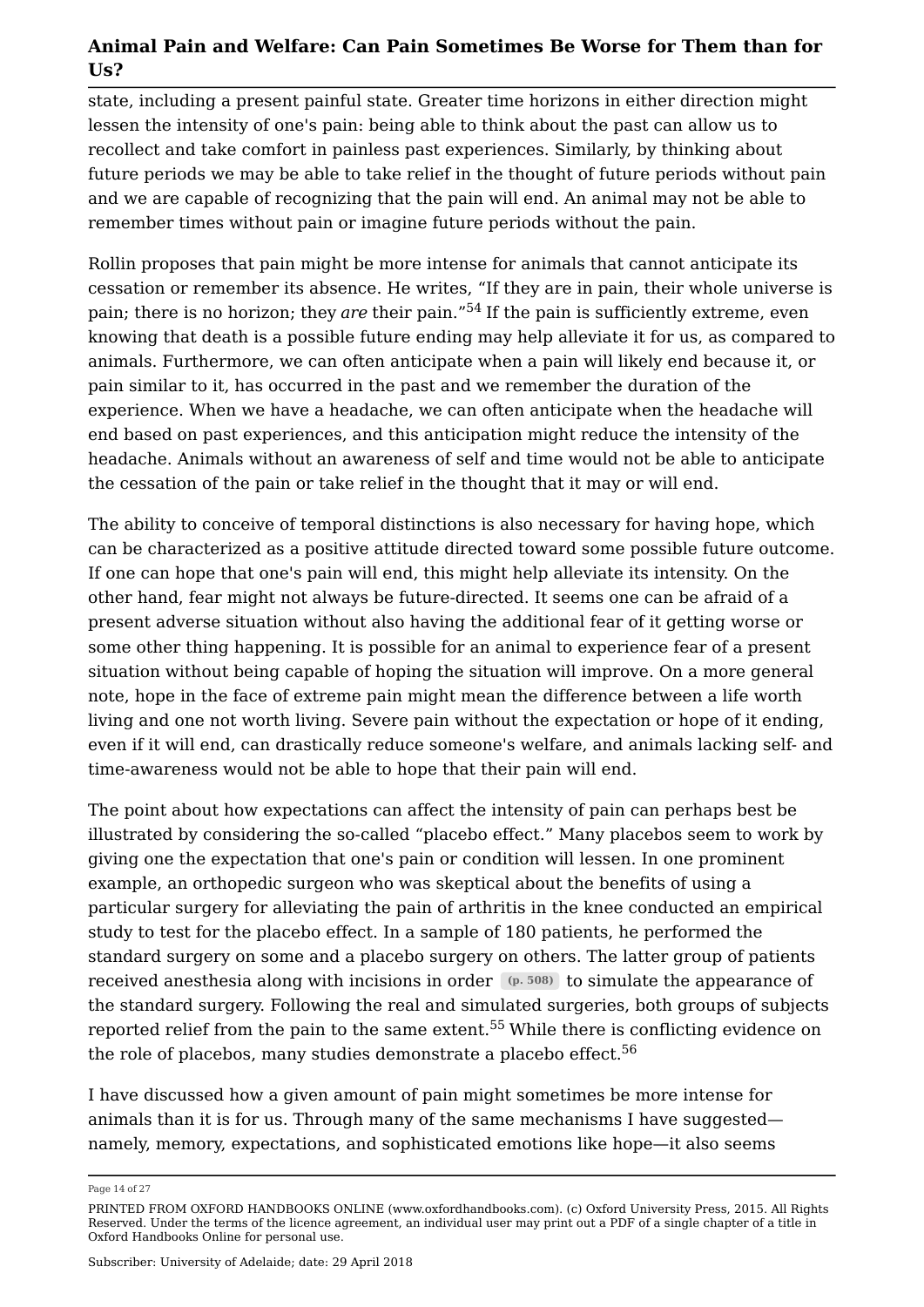plausible that pain might be more intense for us: while in pain, we might recall other previous painful episodes in our lives and we might not expect or anticipate that the pain we are experiencing will end, or have hope that it will end. The point of my discussion has not been to argue definitively that animal pain is more intense than our pain, but to cast some doubt on the idea that our pain, in virtue of our cognitive sophistication, is always or even generally worse. Even though some of the reasons offered for thinking that our pain might sometimes be less intense can also be used to argue that our pain might be more intense, other reasons cannot be so easily employed to support the argument that our pain might be more intense. In particular, enduring pain for the sake of complex goals and our ability to focus on other things besides our pain, including by willing ourselves to do so, seem only to be ways in which our pain might be *less* intense than animals'.

## **Pain and Suffering**

It might be maintained that many of the considerations discussed in the previous section do not impact pain but rather affect how we should conceive of suffering. In order to assess this sort of argument, we need to return to the distinction between pain and suffering. The ability to suffer, according to the views of authors such as Dennett, Hanna, and Tye, would only apply to sophisticated beings. The ability to feel pain, however, would pertain to both sophisticated and unsophisticated beings. This means that for each type of being, sophisticated and unsophisticated, there is some overall pain experience caused by a given amount of pain.<sup>57</sup> We can describe the constituents of the respective experiences in the following way, where P stands for the feeling of pain, S for suffering, and Ep is the overall experience of pain:

Cognitively Sophisticated (adult humans):  $P + S = Ep$ 

Cognitively Unsophisticated (most animals):  $P = Ep$ 

While Ep for animals consists only of P, Ep for humans consists in both P and S. S was said to consist of a variety of cognitive accompaniments to pain including the anticipation and memory of pain, the emotions caused by pain, and the recognition that one's interests and goals will be thwarted by pain. Since many of the mechanisms suggested above by which the intensity of pain might be altered, such as attention, Mex 509) memory, expectations, and sophisticated emotions like hope, arguably involve cognitive dimensions, it could be argued that it is not P that they affect but rather S. Consider again Tye's comments about the person who is distracted from her bad headache. He argues that while the person is distracted there is no cognitive awareness of the pain and hence no suffering at that time. For Tye, it seems more accurate to say that avoiding focusing on one's pain diminishes S and not P. Similarly, someone might argue that when we expect the cessation of pain or when we consider moments without pain, this decreases S and not P.

Page 15 of 27

PRINTED FROM OXFORD HANDBOOKS ONLINE (www.oxfordhandbooks.com). (c) Oxford University Press, 2015. All Rights Reserved. Under the terms of the licence agreement, an individual user may print out a PDF of a single chapter of a title in Oxford Handbooks Online for personal use.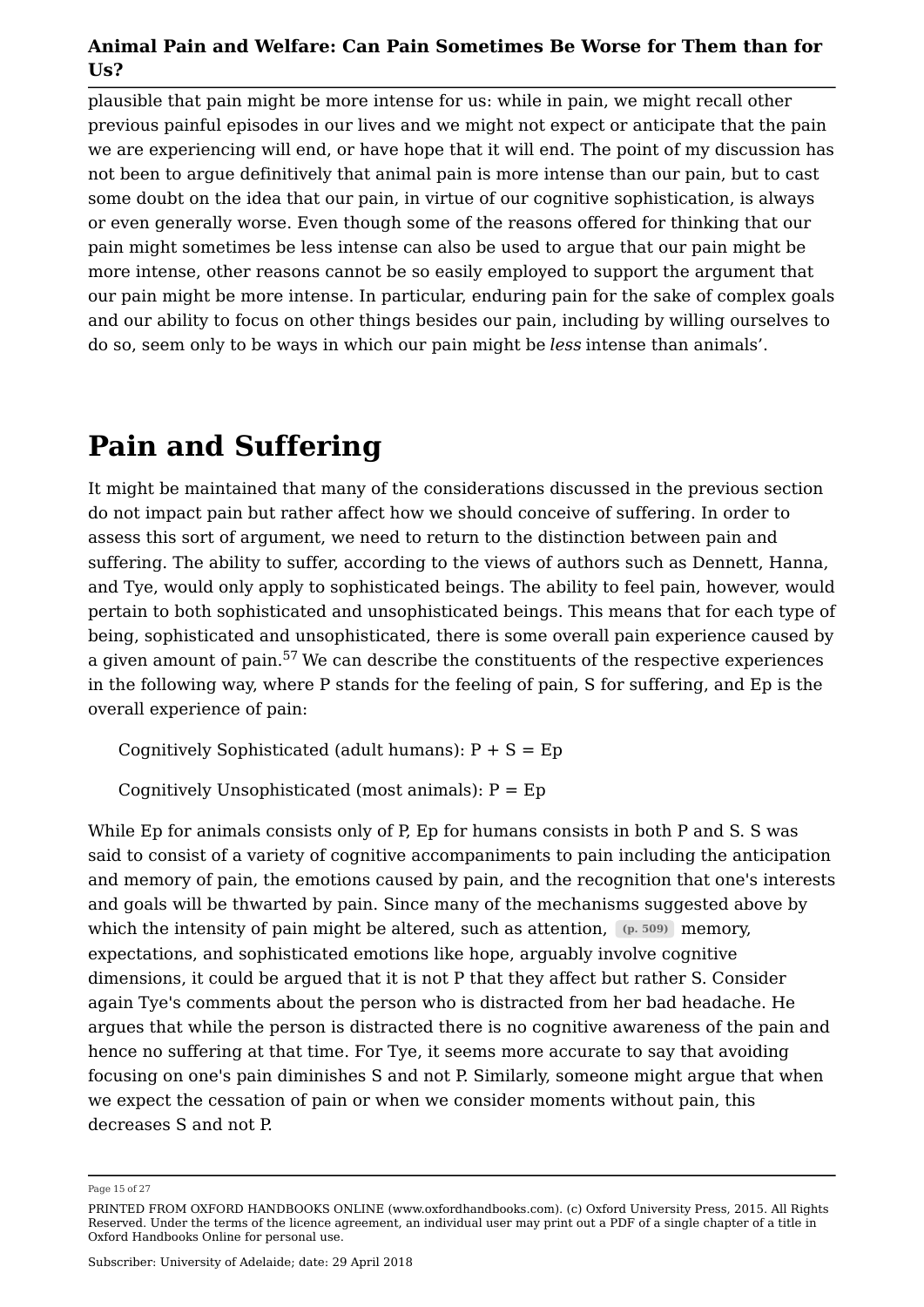However, even if we do not see the above mechanisms as decreasing the intensity of P, insofar as they diminish S they would still decrease Ep, or the overall experience of pain, for us. Furthermore, whether these mechanisms impact P or S, it would still be the case that they are unavailable to animals that lack an awareness of self and time. In other words, even if these mechanisms affect S and not P for us, this point by itself does not show that their absence does not affect P for animals. It does not show that P for animals would not be more intense than P for us, possibly leading to an overall worse experience for animals from a given amount of pain.

Consider the contrast between someone who has a deep gash on his leg and a dog, or some other animal with a lack of cognitive sophistication, who has a deep gash on his leg. The injuries are equally serious in terms of tissue damage and the like, and neither is given any medication to relieve the pain. Even if it is a familiar fact that in such situations we feel frustrated with the way the injury is interrupting certain activities, it is also a familiar fact that we recognize that the interruption is temporary. Furthermore, it is not hard to imagine that we would force ourselves to concentrate on other circumstances, ideas, or activities and that we would recognize that the wound will eventually heal and the pain will begin to diminish. These are all familiar things we do and believe when we are pain. Conversely, the dog, if lacking cognitive sophistication, is not able to take relief in these sorts of ways. What can he do but sit there and feel pain? This dog may be unable to escape what Bennett referred to as the "prison of what is present and particular," and this would apply to his experience of pain as well.<sup>58</sup> The contrast between the respective pain experiences of a person and the dog would be stronger if we assume that the wound of each has been caused for the sake of preventing some long-term tissue damage. Again, while the person would know that there is a good reason for his pain, the dog would not, even if there is a good reason. Knowing there is a good reason would further reduce the overall pain experience for the person.

The facts, if they are facts, that many animals do not have many substitutes for focusing on their pain and cannot will themselves to focus on other things, cannot form expectations about the ending of pain, think about other times without pain, or consider more complex interests for which pain may be a necessary means, provide us with reasons for thinking that the overall pain experience caused by a given measure of pain might sometimes be worse for animals than it is for us. Placing this discussion back into the context of welfare, these considerations suggest that in virtue of the fact that we can suffer and animals cannot, it is not obvious that the same measure of pain in  $(p. 510)$  is always worse for us than for animals—where worse is defined in terms of a change in welfare—at least over the period of time during which the pain is felt.

This last qualification is important. It seems plausible that, through memory and anticipation, the effects of pain may last longer for us than for animals. For instance, we might anticipate a painful experience before it occurs or we might endure lingering emotional consequences as a result of remembering pain, and these are of course both instances of suffering according to most of the philosophers discussed above. Through suffering, the consequences of pain may have a longer duration for us than for animals.

Page 16 of 27

PRINTED FROM OXFORD HANDBOOKS ONLINE (www.oxfordhandbooks.com). (c) Oxford University Press, 2015. All Rights Reserved. Under the terms of the licence agreement, an individual user may print out a PDF of a single chapter of a title in Oxford Handbooks Online for personal use.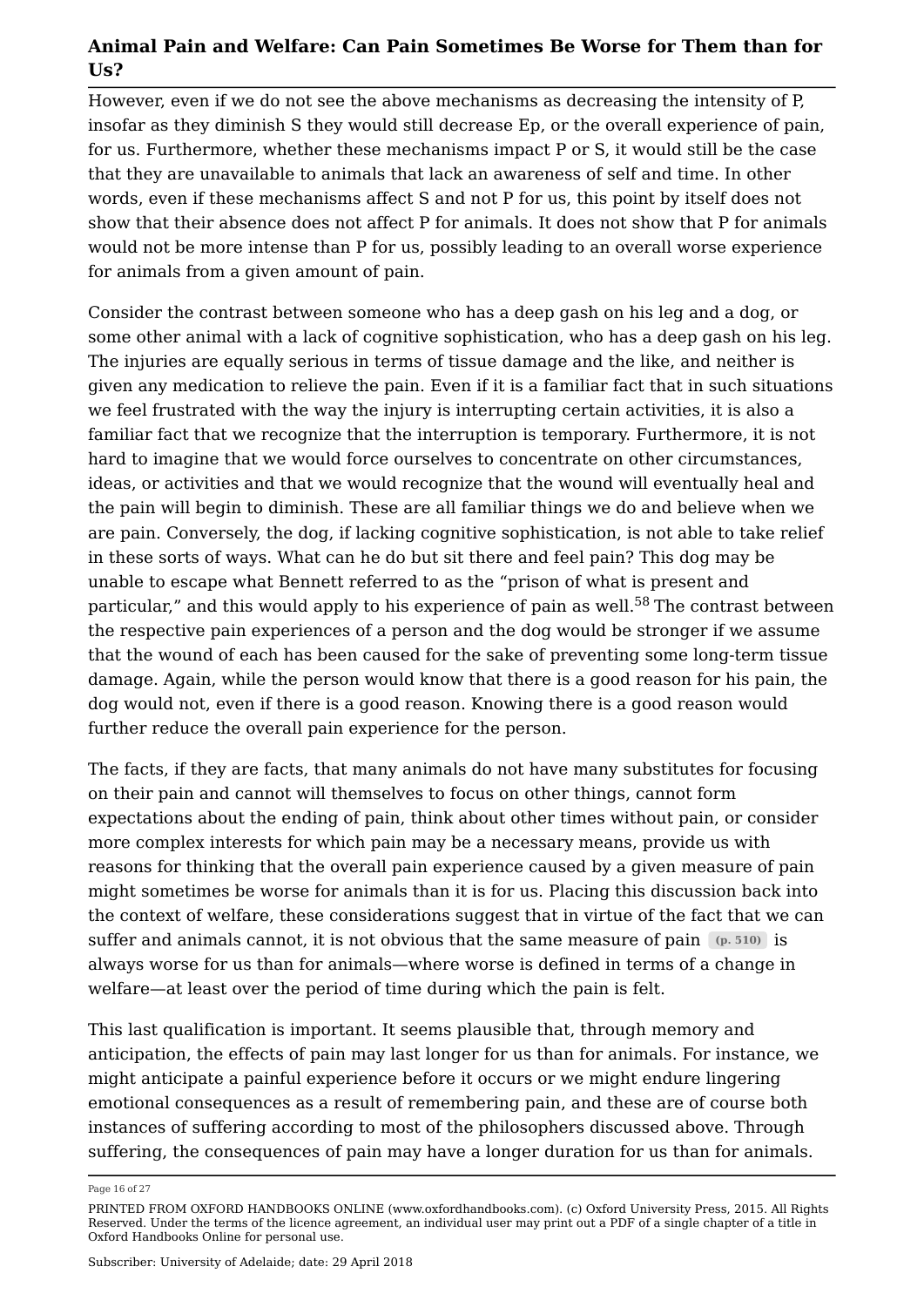This may mean that while pain to an animal can present a relatively greater change in their welfare at the time pain is experienced, pain to us can present a relatively greater change in our welfare over a period of time.<sup>59</sup> 59

I can now discuss some research that has so far been absent from the discussion. Throughout this chapter, I have assumed that there are two distinct categories of beings, sophisticated and unsophisticated, because I have assumed for the sake of analysis that there are no degrees in awareness of self and time. Furthermore, I have not challenged the assumption that most animals are cognitively unsophisticated because I have wanted to explore what the absence of sophistication in animals might imply about their pain. However, it is now useful to note that a variety of empirical studies suggest that many primates as well as other higher mammals, such as dolphins and elephants, have some capacity for self- and time-awareness. 60

Returning to the different perspectives by which to measure welfare changes caused by pain—during the period of time in which pain is experienced versus over time—even if we are interested in the latter perspective, there may be an upper limit to the welfare change that can occur over a period of time from a given measure of pain. All that may be needed to experience suffering over time from pain is anticipation and memory. On the other hand, a highly developed sense of time is necessary to think of the extended past or the extended future, to know that the pain will at some point end, to will oneself to refrain from focusing on pain, and especially to engage in inter-temporal trade-offs and weighting. Also, a highly developed sense of time and self greatly increases the number of other interests that may not be affected by pain. After a certain level of self- and timeawareness that is necessary for memory, anticipation, and hence the psychological suffering that might occur from pain, self- and time-awareness might once again serve to reduce the role of pain in determining welfare by increasing the number of other, more complex interests and by enabling the ability to discount and to choose to avoid focusing on pain.

Over both dimensions, beings with only a basic or rudimentary sense of time and of self may be at the greatest disadvantage from pain. They may possess enough self- and timeawareness to suffer from the anticipation and memory of pain, but not enough to be able to discount pain, choose to refrain from focusing on pain, form expectations about the cessation of pain, or to consider other interests or times without pain. Some empirical research suggests that many primates and higher mammals possess just this sort of rudimentary capacity to see themselves as entities existing over time.<sup>61</sup> 61

## **Conclusion (p. 511)**

I have argued that through psychological abilities such as weighting and through the role of mechanisms such as attention and expectations, a given amount of pain might not always be as bad for us as it is for many animals. I have argued that cognitive

Page 17 of 27

PRINTED FROM OXFORD HANDBOOKS ONLINE (www.oxfordhandbooks.com). (c) Oxford University Press, 2015. All Rights Reserved. Under the terms of the licence agreement, an individual user may print out a PDF of a single chapter of a title in Oxford Handbooks Online for personal use.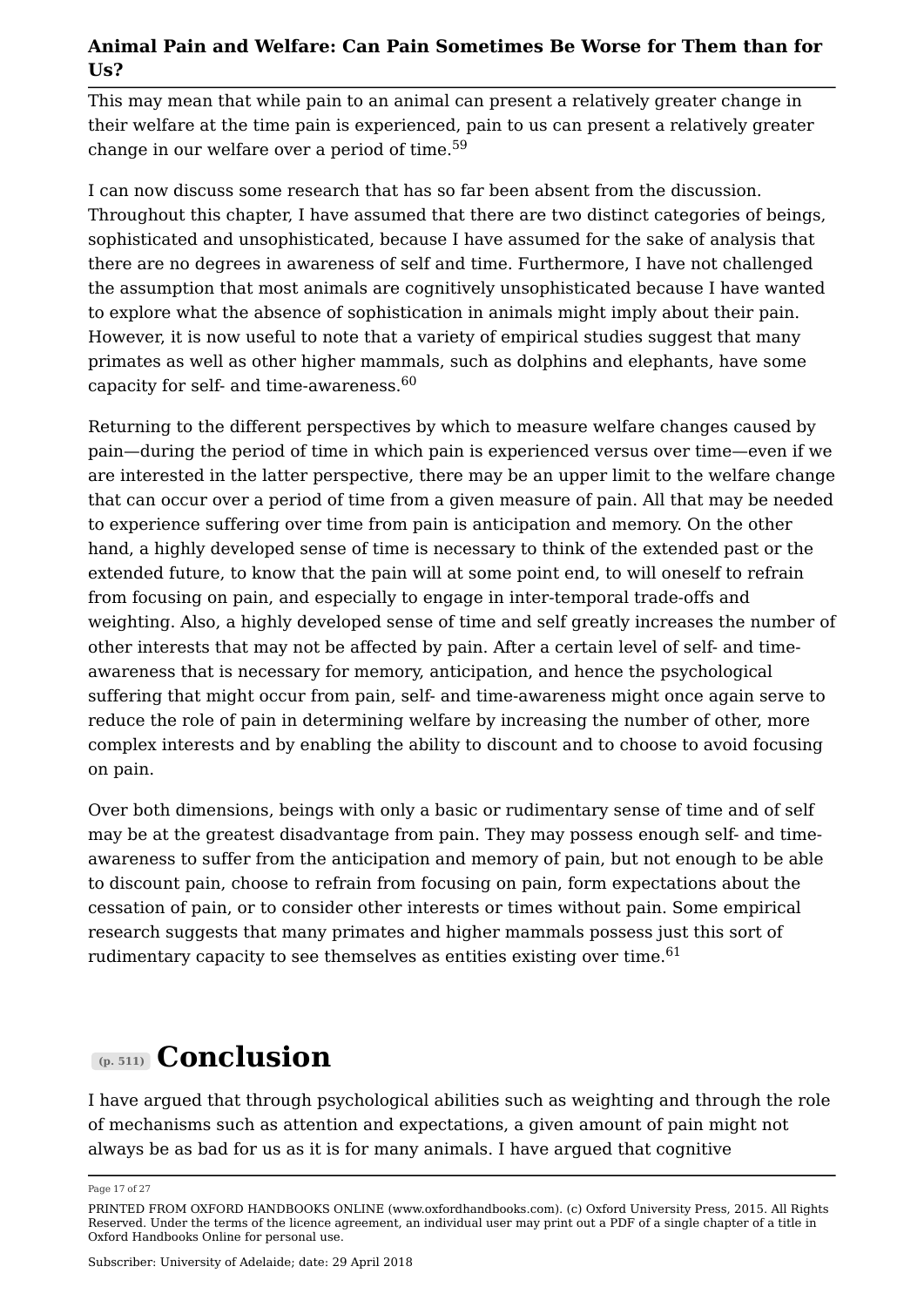sophistication may sometimes reduce the role that pain plays in one's welfare. While I have not shown conclusively that pain is worse for animals than for us, the considerations I have given suggest that it is not obvious that, in virtue of the fact that we can suffer and many animals perhaps cannot (itself a contested matter), pain is always worse for us than for animals—a view many have held. Additionally, the analysis I have offered suggests that out of all beings, those with a rudimentary cognitive sophistication, such as many primates, may undergo the most significant welfare change from the experience of pain.

# **Acknowledgments**

I am grateful to the editors of this *Handbook* for offering careful and insightful feedback on this chapter, and to Guven Guzeldere, Geoff Sayre-McCord, and William Wojtach for giving me very helpful advice on an earlier version of the chapter.

### **Suggested Readings**

**ALLEN, COLIN**. "Animal Pain." *Nous* 38 (2004): 617–43.

**ARMSTRONG, SUSAN J.**, and **RICHARD G. BOTZLER**, eds. *The Animal Ethics Reader*. 2nd ed. New York: Routledge, 2008.

**BEKOFF, MARC**, **COLIN ALLEN**, and **GORDON BURGHARDT**, eds. *The Cognitive Animal: Empirical and Theoretical Perspectives on Animal Cognition*. Cambridge, Mass.: MIT Press 2002.

**BEKOFF, MARC**, and **DALE JAMIESON**, eds. *Readings in Animal Cognition*. Cambridge, Mass.: MIT Press, 1996.

**BENNETT, JONATHAN**. "Thoughtful Brutes." *Proceedings and Addresses of the American Philosophical Association* 62 (1988): 197–210.

**CARRUTHERS, PETER**. "Brute Experience." *The Journal of Philosophy* 86 (1989): 258–69.

—— . "Suffering Without Subjectivity." *Philosophical Studies* 121 (2004): 99–125.

**DENNETT, DANIEL C.** *Kinds of Minds: Towards an Understanding of Consciousness*. New York: Basic Books, 1997.

—— . *Brainchildren: Essays on Designing Minds*. Cambridge, Mass.: MIT Press, 1998.

**GOODALL, JANE**. *The Chimpanzees of Gombe: Patterns of Behavior*. Cambridge, Mass.: Harvard University Press, 1986.

**GRIFFIN, DONALD**. *Animal Minds*. Chicago: University of Chicago Press, 1992.

Page 18 of 27

PRINTED FROM OXFORD HANDBOOKS ONLINE (www.oxfordhandbooks.com). (c) Oxford University Press, 2015. All Rights Reserved. Under the terms of the licence agreement, an individual user may print out a PDF of a single chapter of a title in Oxford Handbooks Online for personal use.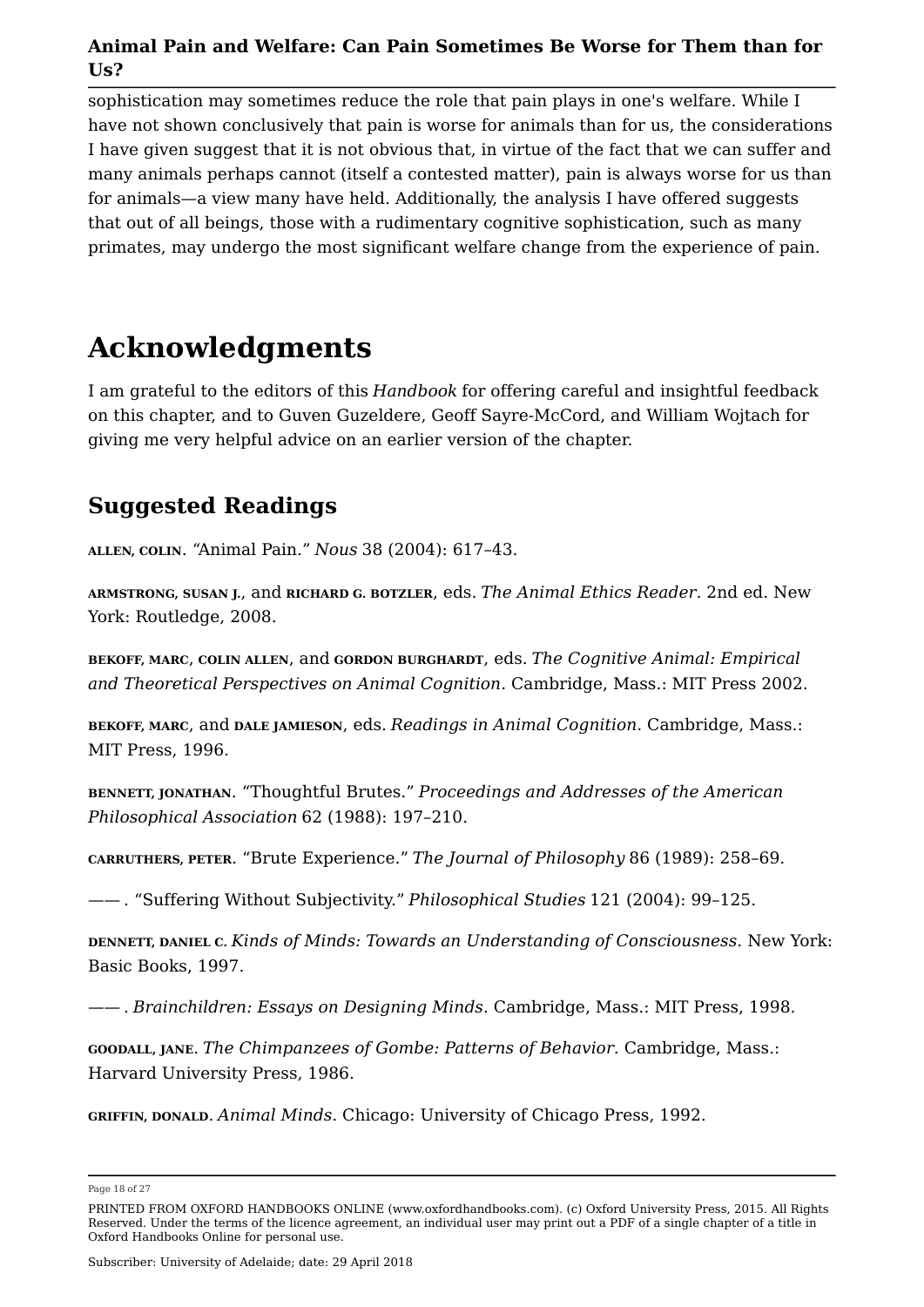**HARRISON, PETER**. "Theodicy and Animal Pain." *Philosophy* 64 (1989): 79–92.

—— . "Do Animals Feel Pain?" *Philosophy* 66 (1991): 25–40.

**POVINELLI, DANIEL**. *Folk Physics for Apes*. Oxford: Oxford University Press, 2000. **(p. 518)**

**POVINELLI, DANIEL** and **TIMOTHY EDDY**. "What Young Chimpanzees Know About Seeing." *Monographs of the Society for Research on Child Development* 61 (1996): 1–189.

**RODD, ROSEMARY**. *Biology, Ethics, and Animals*. New York: Oxford University Press, 1990.

**ROLLIN, BERNARD E.** *The Unheeded Cry: Animal Consciousness, Animal Pain, and Science*. Ames: Iowa State University Press, 1998.

### **Notes:**

(1.) Those who have argued expressly for this view include Bob Bermond, "A Neuropsychological and Evolutionary Approach to Animal Consciousness and Animal Suffering," in *The Animal Ethics Reader*, 2nd ed., ed. Susan J. Armstrong and Richard G. Botzler (New York: Routledge, 2008); Peter Carruthers, "Brute Experience," *Journal of Philosophy* 86 (1989); Daniel C. Dennett, *Brainchildren: Essays on Designing Minds* (Cambridge, Mass.: MIT Press, 1998) and *Kinds of Minds: Towards an Understanding of Consciousness* (New York: Basic Books, 1997); and Robert Hanna, "What Is It Like To Be a Bat in Pain? The Morality of Our Treatment of Non-Human Animals" (draft chapter, quoted with permission from author). Michael Tye argues that simple creatures, like honey bees and fish, do not suffer in the way that we do. See his *Consciousness, Color, and Content* (Cambridge, Mass.: MIT Press, 2000).

(2.) Questions concerning the interpretation of Descartes as denying consciousness to all animals have been raised, for example, in Tom Regan, *The Case for Animal Rights* (Berkeley and Los Angeles: University of California Press, 1983), pp. 3–12.

(3.) Peter Harrison, "Theodicy and Animal Pain," *Philosophy* 64 (1989): 79–92. "Do Animals Feel Pain?" *Philosophy* 66 (1991): 25–40.

(4.) Harrison, "Theodicy and Animal Pain," p. 85.

(5.) See for instance Colin Allen, "Animal Pain," *Nous* 38 (2004): 617–43. Despite the differences in our reading of Carruthers, Allen's paper provides a rich overview and compelling arguments for the experience of pain in animals.

(6.) Carruthers, "Brute Experience."

(7.) Peter Carruthers, "Can Animals Feel Pain in the Morally Relevant Sense? No," *The Ag Bioethics Forum* 4 (1992): 2.

Page 19 of 27

PRINTED FROM OXFORD HANDBOOKS ONLINE (www.oxfordhandbooks.com). (c) Oxford University Press, 2015. All Rights Reserved. Under the terms of the licence agreement, an individual user may print out a PDF of a single chapter of a title in Oxford Handbooks Online for personal use.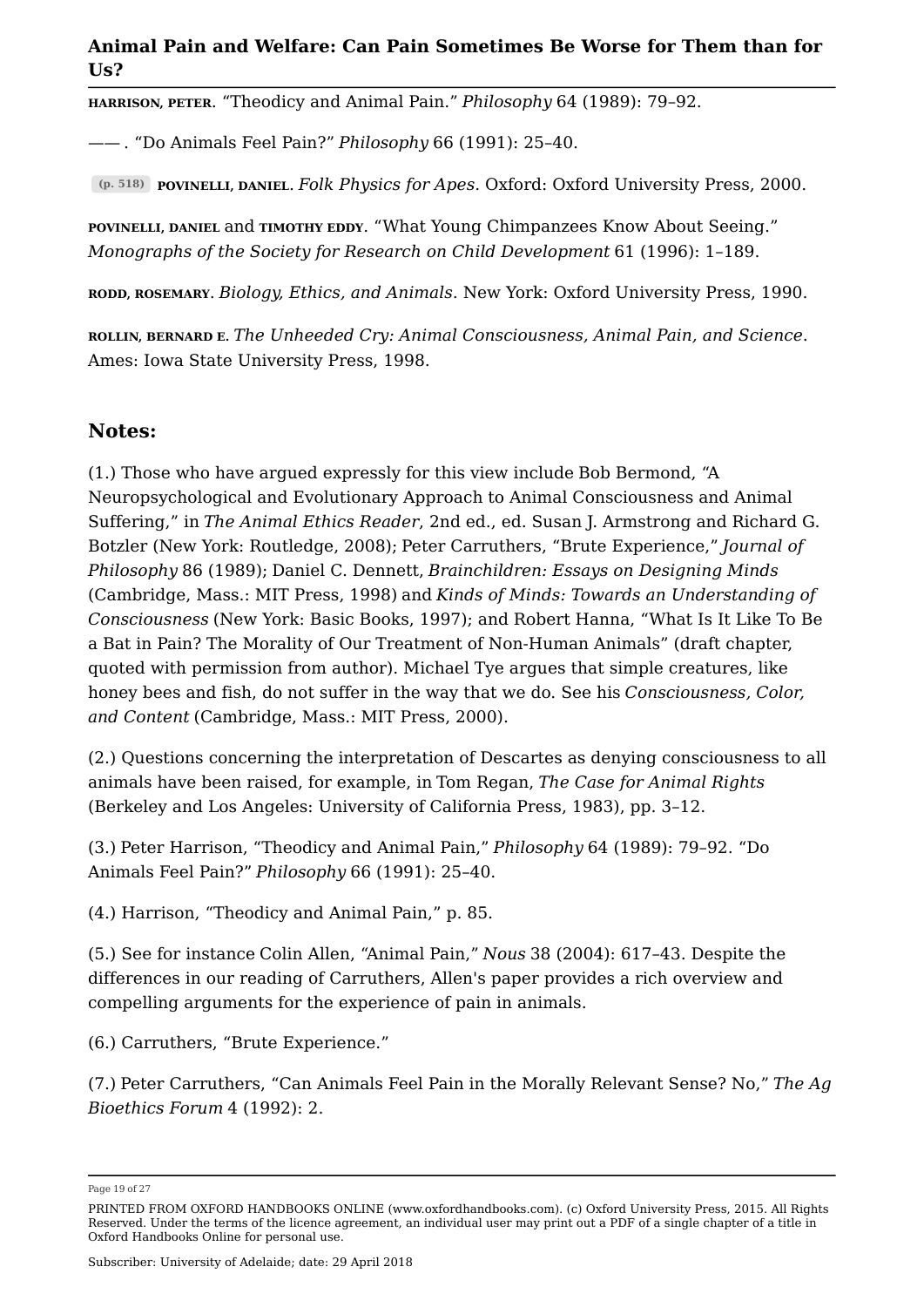(8.) Peter Carruthers, "Suffering Without Subjectivity," *Philosophical Studies* 121 (2004): 99–125.

(9.) Carruthers, "Suffering Without Subjectivity," p. 10.

(10.) Carruthers, "Suffering Without Subjectivity," p. 12 (original emphasis).

(11.) Carruthers, "Suffering Without Subjectivity," p. 14.

(12.) Dennett, *Brainchildren*, p. 347.

(13.) Dennett, *Kinds of Minds*, p. 164. He attempts to demonstrate how a being that is capable of experiencing pain may nonetheless be incapable of suffering by highlighting cases of children who are dissociated in the presence of great pain. He writes that "whatever this psychological stunt of disassociation consists in, it is genuinely analgesic or, more precisely, whether or not it diminished the pain, it definitely obtunds suffering" (p. 164).

(14.) Dennett, *Kinds of Minds*, p. 166. Specifically, he claims that stepping on your toe is "of vanishing moral significance" (p. 166). Earlier in the book, he attributes moral significance to suffering and not pain: he writes of pain that "for such states to matter whether or not we call them pains, or conscious states, or experiences—there must be an enduring subject to whom they matter because they are a source of suffering" (p. 163; emphasis added).

(15.) Dennett, *Kinds of Minds*, p. 167.

(16.) Dennett, *Kinds of Minds*, p. 167.

(17.) Tye, *Consciousness, Color, and Content*, p. 182 (original emphasis).

- (18.) Tye, *Consciousness, Color, and Content*, p. 182.
- (19.) Hanna, "What Is It Like To Be a Bat in Pain?" p. 15.

(20.) Harrison, "Theodicy and Animal Pain," p. 91.

(21.) Jonathan Bennett, "Thoughtful Brutes," *Proceedings and Addresses of the American Philosophical Association* 62 (1988): 199.

(22.) Bennett, "Thoughtful Brutes."

(23.) I will also frequently refer to an objective understanding of pain, such as when making statements about the comparative intensity of the *same measure* of pain that may be involved with an equally bad injury and the like.

(24.) Many researchers have attempted to demonstrate that animals are more cognitively sophisticated in these ways. See note 60. While this is a fruitful and important vein of

Page 20 of 27

PRINTED FROM OXFORD HANDBOOKS ONLINE (www.oxfordhandbooks.com). (c) Oxford University Press, 2015. All Rights Reserved. Under the terms of the licence agreement, an individual user may print out a PDF of a single chapter of a title in Oxford Handbooks Online for personal use.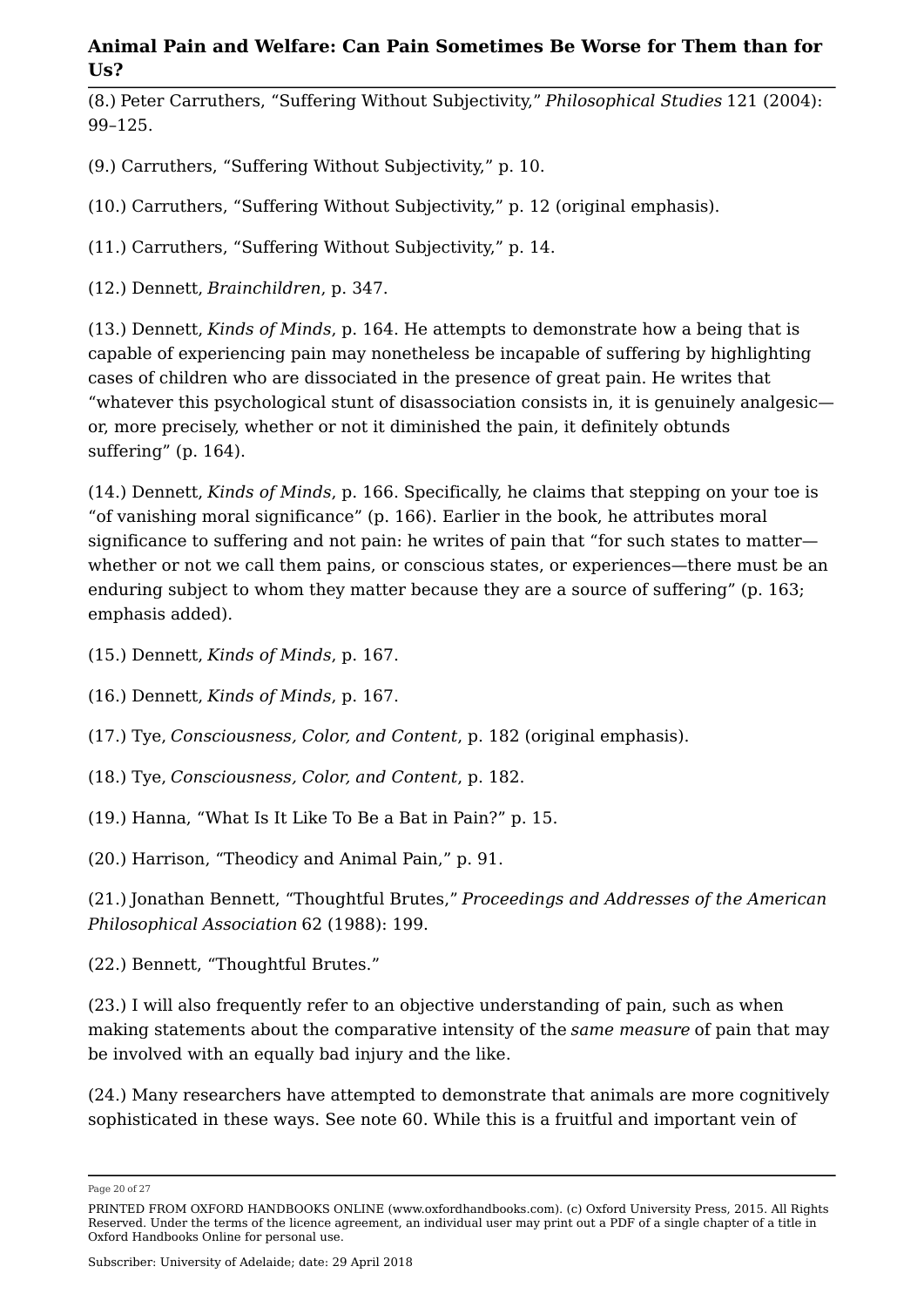research, my concern in this chapter is to examine whether cognitive sophistication always makes pain worse for the being experiencing it.

(25.) The analysis in this chapter regarding how to conceive of the pain of sophisticated beings may not apply to human children. Up to a certain age, children may be more similar to animals in the way that they experience pain. The same may be true of some of the cognitively disabled. See note 61.

(26.) The arguments I will advance will not bear on positions that maintain that a sophisticated self- and time-awareness are necessary for *any* experience of pain. For those positions can grant that it might be true that self- and time-awareness can serve to reduce the experience of pain for humans, but maintain that this says nothing about the comparative point for animal pain since animal pain would be denied. Again, however, most authors do attribute pain experience to animals.

(27.) In economics, welfare analysis often involves making interpersonal comparisons and judgments about the satisfaction or frustration of interests and preferences in order to make assessments about the total welfare of either an individual or a group.

(28.) This is commonly called a "desire-satisfaction" view of well-being. Two other common views of well-being are "hedonic" and "objective lists" views. For an excellent discussion of these different accounts of well-being, see Martha Nussbaum and Amartya Sen, eds., *The Quality of Life* (Oxford: Clarendon Press, 1993).

(29.) For a discussion of these differences, see R. G. Frey, *Interests and Rights: The Case against Animals* (Oxford: Clarendon Press, 1980). Also, see Stephen P. Stich, "Do Animals Have Beliefs?" *Australasian Journal of Philosophy* 57 (1979): 15–28. While it is unclear whether Stich believes that most nonhuman animals lack beliefs and desires, he explores the reasoning behind such a view.

(30.) For a good discussion and criticism on some attempts at cardinality and comparability, see Amartya Sen, *Collective Choice and Social Welfare* (San Francisco: Holden-Day, 1970), especially chapters 7 and 8. Cardinal comparisons of this sort would require, at a minimum, knowing how much a certain individual values or disvalues an object compared to another individual on an objective or absolute scale. There may not be any additional conceptual difficulty when comparing across species with considerably different cognitive abilities, although there may be greater practical difficulties, yet cardinal comparability remains a theoretical difficulty even across remarkably similar individuals of the same species.

(31.) For instance, marginal or relative welfare comparison would entail comparing the change in welfare across individuals if they are given one more unit of some good object or if they are relieved of one more unit of some bad object, given their relative amounts of the good or bad object. So if individual A has one unit of X, and individual B has ten units of good X, there will be a smaller relative change in the welfare of B if he were given one more unit of X (we do not assume diminishing marginal utility for this point. All we need

Page 21 of 27

PRINTED FROM OXFORD HANDBOOKS ONLINE (www.oxfordhandbooks.com). (c) Oxford University Press, 2015. All Rights Reserved. Under the terms of the licence agreement, an individual user may print out a PDF of a single chapter of a title in Oxford Handbooks Online for personal use.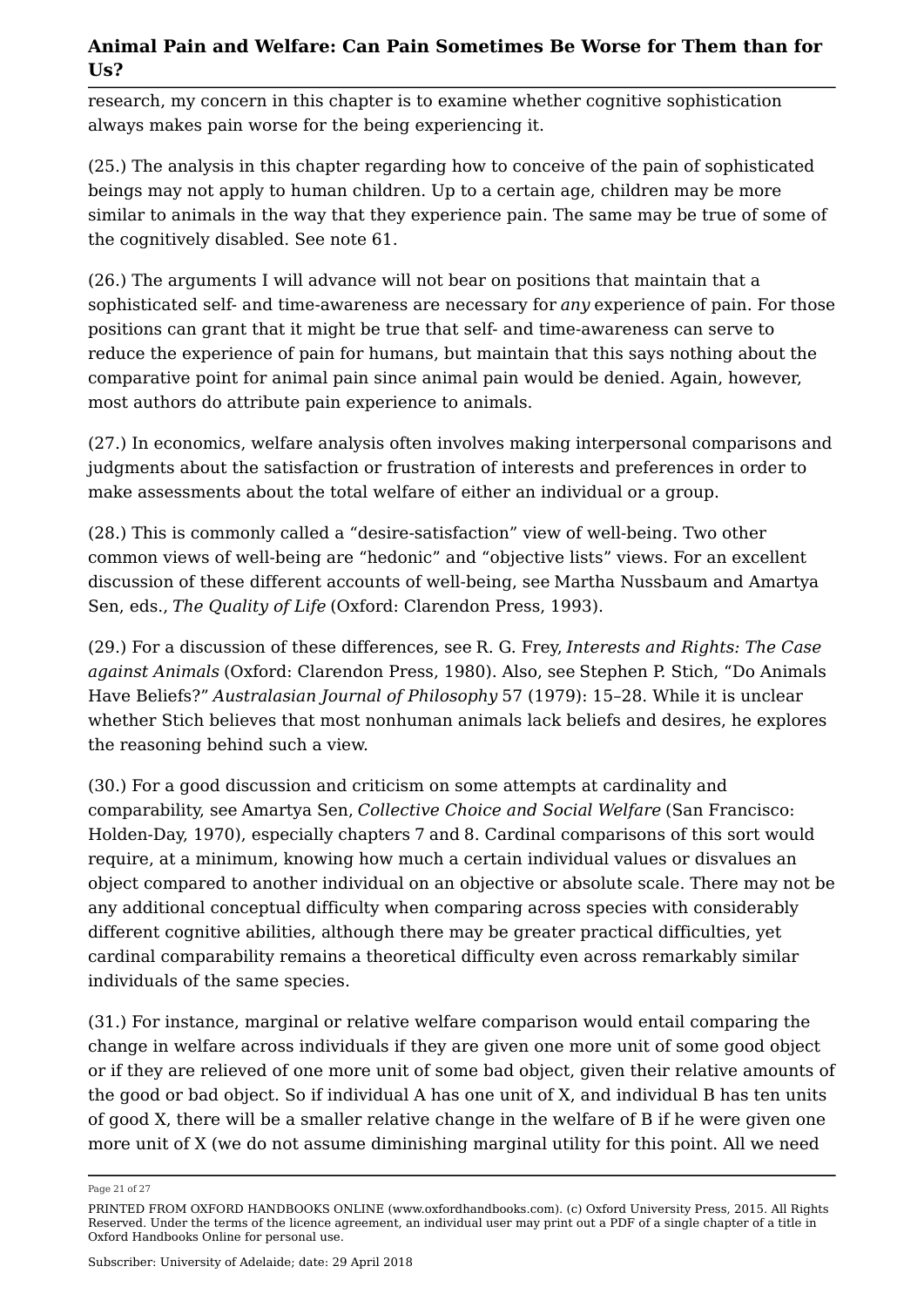to assume is constant marginal utility). This approach is similar to the extended sympathy approach of Kenneth Arrow where interpersonal comparability can consist in judgments of the following kind: it is better (or worse) to be person I in state X than to be person J in state Y (Kenneth Arrow, *Social Choice and Individual Values*, 2nd ed. [New York: John Wiley & Sons, 1963]). This approach is inclusive of the particular characteristics and traits of each individual without committing to measuring precise comparability in common units between different individuals. Relative welfare analysis seems to be a particular case of the more general extended sympathy. Extended sympathy analysis may include both statements such as "It is better to be Niels Bohr as a physicist than to be Mr. Jones as a car insurance salesman" and "It is worse for Niels Bohr to be unable to perform analyses in atomic physics due to some illness than it is for Mr. Jones to lose his ability to sell car insurance due to some illness." Marginal welfare comparison only permits the second type of statement. It only makes judgments in regard to proportionate welfare changes.

(32.) Harry Frankfurt, "Freedom of the Will and the Concept of a Person," *Journal of Philosophy* 68 (1971): 5–20; Richard C. Jeffrey, "Preference among Preferences," *Journal of Philosophy* 71 (1974): 377–91.

(33.) Jeffrey in "Preferences among Preferences" argued that the preference to continue to live is a second-order preference since living entails wanting to have preferences. Since it is claimed that animals are not capable of being reflective and are not self-aware, then it would seem to follow on this view that animals cannot care whether they live or not.

(34.) In addition, Frankfurt has also distinguished between wanting or having an interest in something, on the one hand, and caring about something, on the other. He famously described caring about something as consisting of guiding oneself along a certain course in life and as related to the formation of a person's will (Harry Frankfurt, "The Importance of What We Care About," *Synthese* 53 [1982]). He writes of something that is cared about that "insofar as the person's life is in whole or in part devoted to anything, rather than being merely a sequence of events whose themes and structures he makes no effort to fashion, it is devoted to this" (p. 260, original emphasis).

(35.) Derek Parfit, *Reasons and Persons* (New York: Oxford University Press, 1984).

(36.) Similarly, Robert Nozick proposed that few people would prefer to be hooked up for life to an experience machine that would make them think and feel that they were experiencing a series of events, even if all the events were happy. *Anarchy, State, and Utopia* (New York: Basic Books, 1974). Nozick's main point was that we would prefer to have actually achieved the things we virtually accomplish in the machine, and thus we value something more than experience, no matter how good that experience is. We could say a person's global or higher order interests in actually achieving or *living* a life would be violated or compromised in the experience machine.

Page 22 of 27

PRINTED FROM OXFORD HANDBOOKS ONLINE (www.oxfordhandbooks.com). (c) Oxford University Press, 2015. All Rights Reserved. Under the terms of the licence agreement, an individual user may print out a PDF of a single chapter of a title in Oxford Handbooks Online for personal use.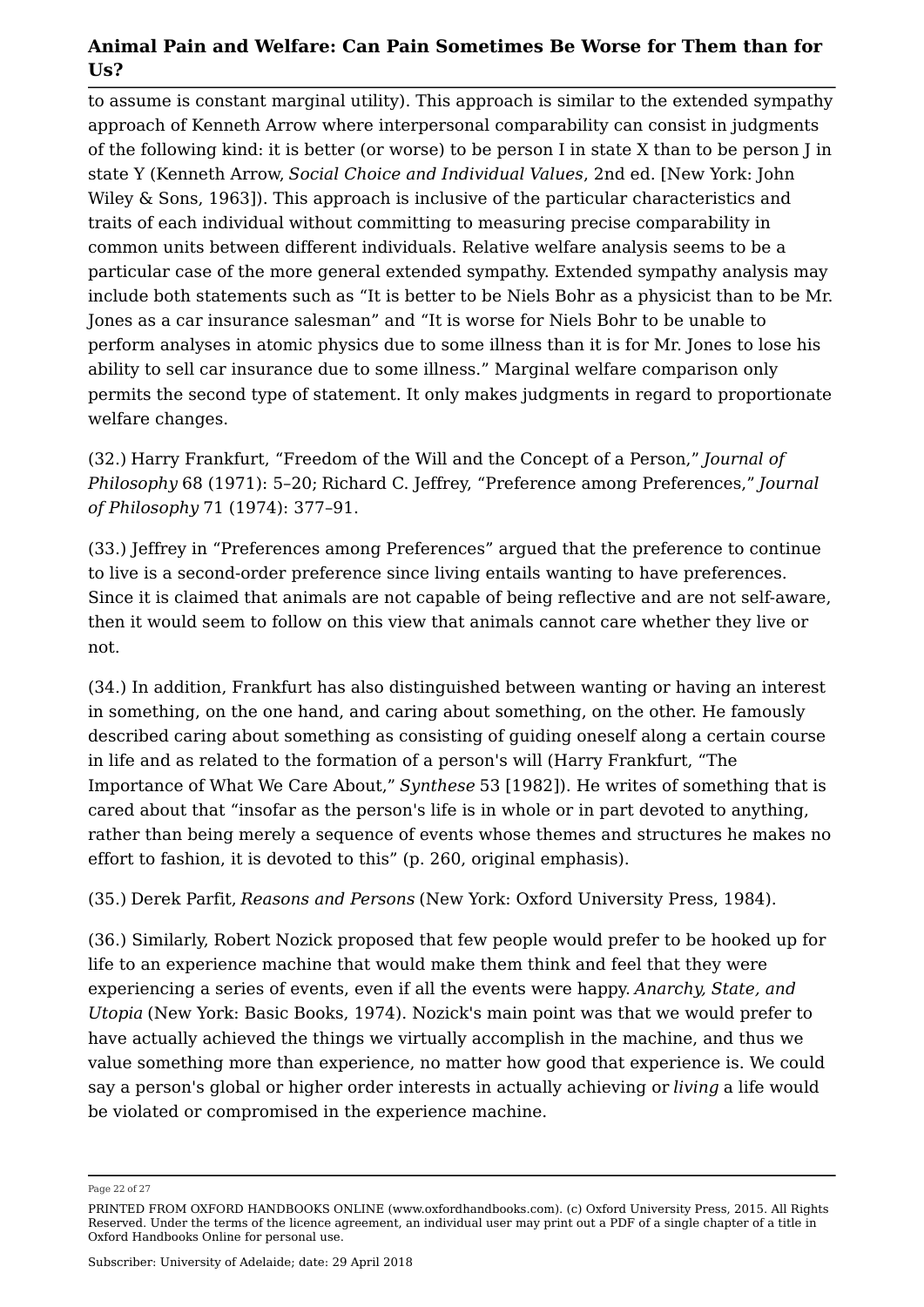(37.) Long-term and complex interests are not necessarily the same thing. Someone could have a first-order interest for the long-term, such as an interest in satisfying a drug addiction over a long period of time. The distinction between short- and long-term refers to interests over different time periods rather than to different *levels* of interest.

(38.) Jan Narveson argues that because animals are not as capable of formulating longrange plans and have less intelligence, or sophistication more generally, their disutility of pain will be less. From his perspective, the pain of a sophisticated being is more valuable than that of an unsophisticated being. Narveson also believes that animals are less able to form long-term plans. "Animal Rights," *Canadian Journal of Philosophy* 7 (1979): 161– 78.

(39.) In welfare economic theory, discounting generally refers to the idea of assigning a lower value to benefits received in future periods, but the same idea can be applied more broadly to benefits received in present time periods and to local benefits. For a thorough discussion of different approaches to time, especially on the plausibility of being temporally neutral when we are concerned with our own welfare, see Parfit, *Reasons and Persons*, pp. 149–86.

(40.) In addition, we not only make trade-offs across time periods, but also within time periods, such as when one favors eating ice cream rather than cake for dessert, but these sorts of trade-offs are less relevant to the discussion in this chapter.

(41.) See Frankfurt, "Importance of What We Care About."

(42.) Terry Connolly and Jochen Mattias Reb, "Omission Bias in Vaccination Decisions: Where's the 'Omission'? Where's the 'Bias'?" *Organizational Behavior and Human Decision Processes* 91 (2003): 186–202; Richard P. Larrick and Terry L. Boles, "Avoiding Regret in Decisions with Feedback: A Negotiation Example," *Organizational Behavior and Human Decision Processes* 63 (1995): 87–97.

(43.) René Richard, Joop Van Der Pligt, and Nanne De Vries. "Anticipated Regret and Time Perspective: Changing Sexual Risk-Taking Behavior," *Journal of Behavioral Decision Making* 9 (1996): 185–99; Jochen Matthias Reb, *The Role of Regret Aversion in Decision Making* (PhD diss., University of Arizona, 2005).

(44.) Including one among an Amazon tribe, the Satere-Mawe, where for ten minutes young men place their hands in gloves filled with bullet ants, which have a powerful sting. Steve Backshall, "Bitten by the Amazon," *The Sunday Times*, January 6, 2008. Available at http://www.timesonline.co.uk/tol/travel/holiday\_type/wildlife/ article3131030.ece (accessed July 30, 2010).

(45.) As an example of an objective interests-satisfaction view, see James Griffin, *Well-Being: Its Meaning, Measurement, and Moral Importance* (Oxford: Oxford University Press, 1986). Thomas Scanlon argues that the former type of view reduces to an

Page 23 of 27

PRINTED FROM OXFORD HANDBOOKS ONLINE (www.oxfordhandbooks.com). (c) Oxford University Press, 2015. All Rights Reserved. Under the terms of the licence agreement, an individual user may print out a PDF of a single chapter of a title in Oxford Handbooks Online for personal use.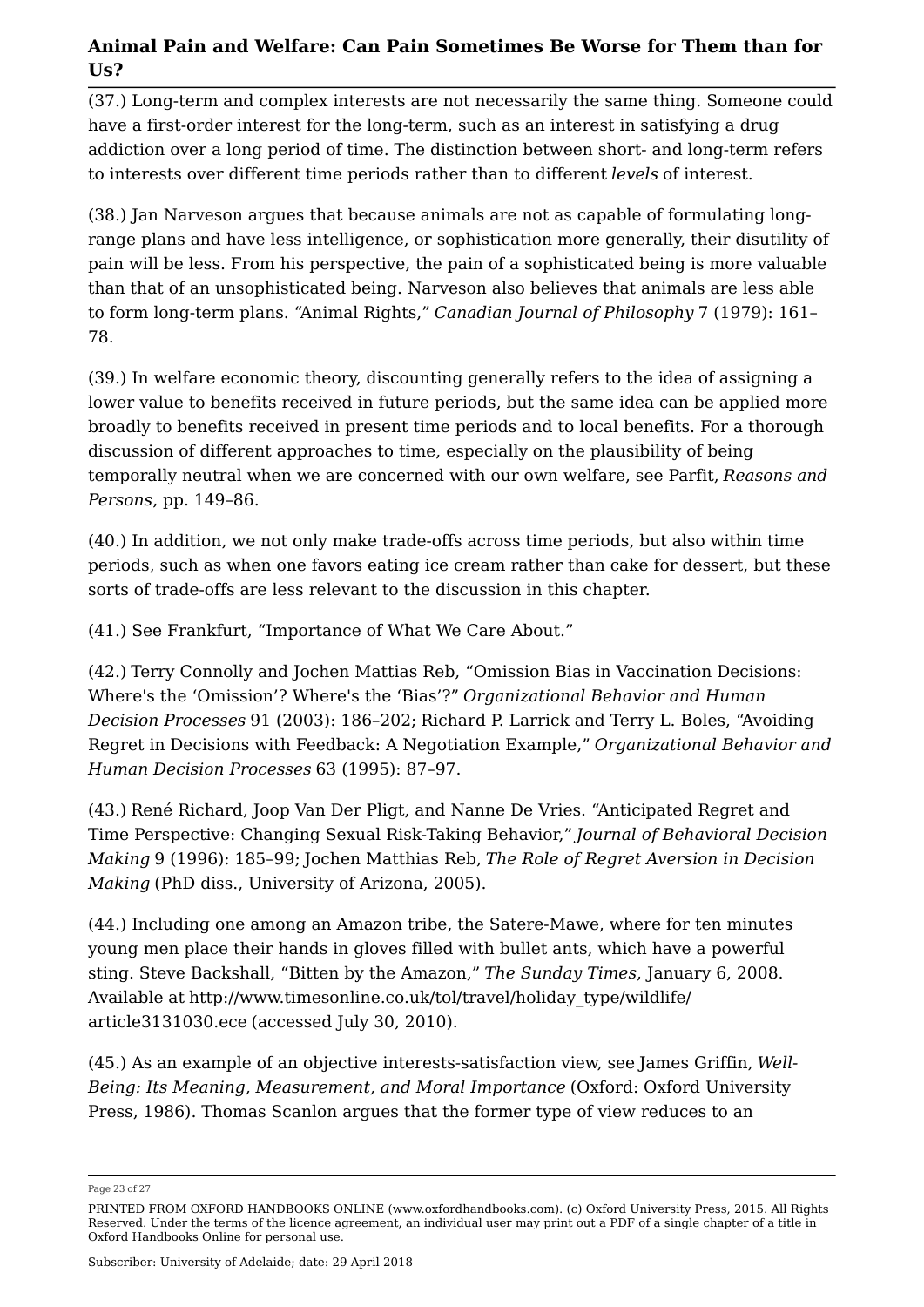objective-list account of well-being. "Value, Desire and Quality of Life," in *The Quality of Life*, ed. Nussbaum and Sen, pp. 185–200.

(46.) For views that might be conceived of as hybrid accounts of well-being see Joseph Raz, "Personal Well-Being" in his *The Morality of Freedom* (Oxford: Oxford University Press, 1986), pp. 288–320; and Amartya Sen, "Capability and Well-Being," in *Quality of Life*, pp. 30–54.

(47.) Note that self-destructive behavior is often characterized by an unwillingness or inability to discount present costs or place greater weight on future time periods. It is often described as favoring short-term or first-order interests over long-term or complex ones. An example might be someone who continues to eat well after the point of being full despite the long-term health costs. For some, disordered eating can be associated with trying to seek a current pleasure or avoiding a current pain. This suggests that even if we were to adopt, at least for humans, a more objective conception of welfare than interestsatisfaction, pain might still not play a significant role in many circumstances. The value of good health would give us reason to discount the current pain of the overeater for the sake of his long-term health and welfare. There are numerous other examples to support the idea that these other conceptions of welfare would discount pain. To take just two, we should endure exercise for the sake of health and we should work through a mild headache for the sake of productivity.

(48.) There is also a tendency to be biased toward the satisfaction of short-term and firstorder interests; all things being equal, many of us prefer getting benefits sooner rather than later, and this is sometimes true even when the benefits to be had sooner are smaller than the later benefits. See George Ainslie, *Picoeconomics: The Strategic Interaction of Successive Motivational States within the Person* (Cambridge: Cambridge University Press, 1991); and "Précis of Breakdown of Will," *Behavioral and Brain Sciences* 28 (2005): 635–73. This seeming fact has given rise to a number of so-called dynamic-choice problems. However, empirical studies also demonstrate that the rate at which we discount future benefits is inversely related to the amount of the benefit. See Gretchen B. Chapman, and Arthur S. Elstein. "Valuing the Future: Temporal Discounting of Health and Money," *Medical Decision Making* 15 (1995): 373-86; Leonard Green, Joel Myerson, and E. McFadden, "Rate of Temporal Discounting Decreases with Amount of Award," *Memory and Cognition* 25 (1997): 715–23; Kris N. Kirby, "Bidding on the Future: Evidence against Normative Discounting of Delayed Rewards," *Journal of Experimental Psychology: General* 126 (1997): 54–70. Additionally, when the receipt of neither benefit is imminent, we rationally prefer the later, larger benefit (see Kirby, "Bidding on the Future"). This research suggests that there is significant regard for long-term and complex interests, even if only at certain thresholds.

(49.) Michael Bratman, *Intentions, Plans, and Practical Reason* (Cambridge, Mass.: Harvard University Press, 1987).

Page 24 of 27

PRINTED FROM OXFORD HANDBOOKS ONLINE (www.oxfordhandbooks.com). (c) Oxford University Press, 2015. All Rights Reserved. Under the terms of the licence agreement, an individual user may print out a PDF of a single chapter of a title in Oxford Handbooks Online for personal use.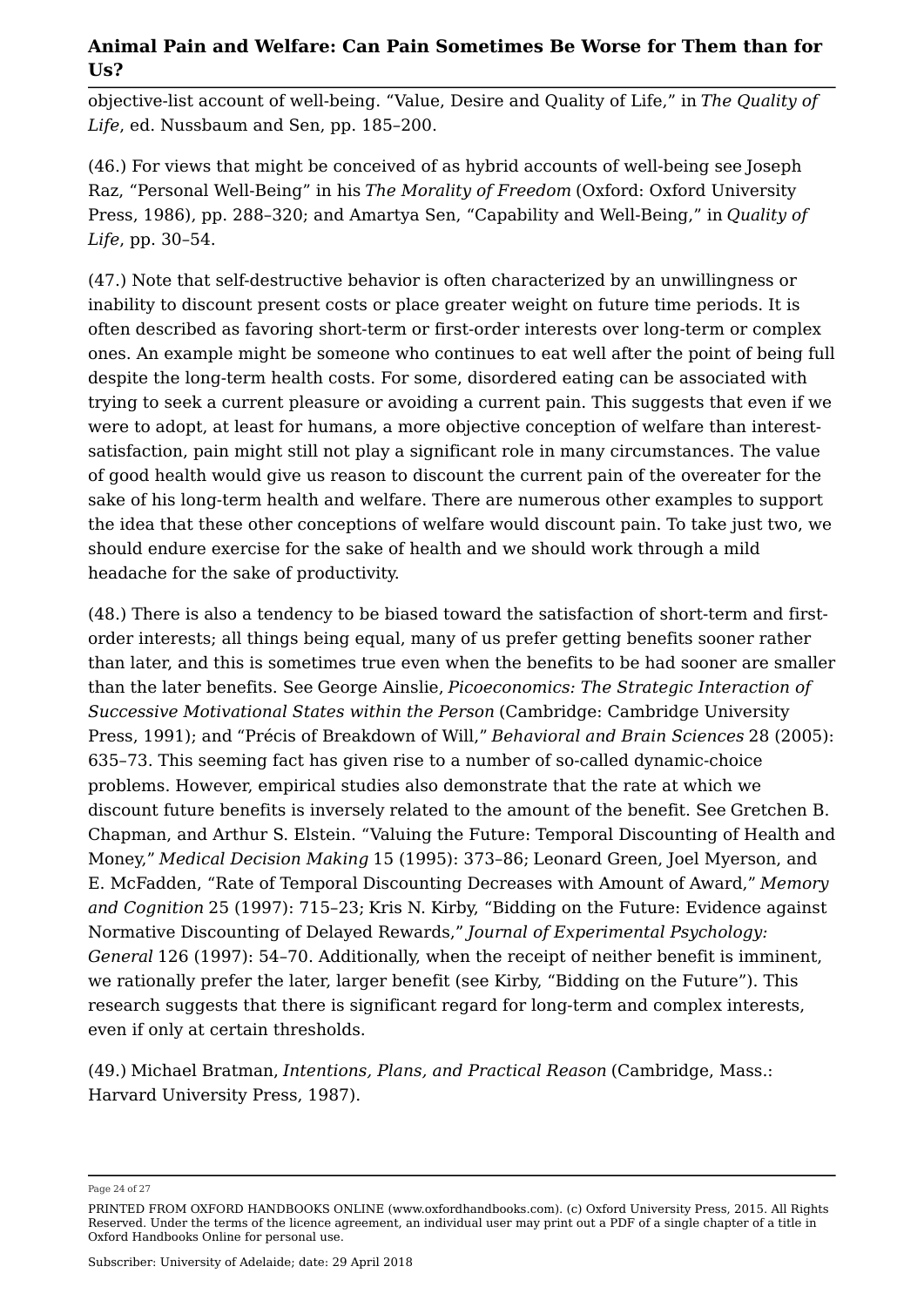(50.) George Ainslie, "Impulse Control in Pigeons," *Journal of the Experimental Analysis of Behavior* 21 (1974): 485–89; Melissa Bateson and Alex Kacelnik, "Rate Currencies and the Foraging Starling: The Fallacy of the Averages Revisited," *Behavioral Ecology* 7 (1996): 341–52; A. Ramseyer, M. Pelé, V. Dufour, C. Chauvin, and B. Thierry, "Accepting Loss: The Temporal Limits of Reciprocity in Brown Capuchin Monkeys," *Proceedings of the Royal Society, Biological Sciences* 273 (2006): 179–84; William Roberts, "Are Animals Stuck in Time?" *Psychological Bulletin* 128 (2002): 473–89; H. Tobin, A. W. Logue, J. J. Chelonis, and K. T. Ackerman, "Self-Control in the Monkey *Macaca fascicularis*," *Animal Learning and Behavior* 24 (1996): 168–74.

(51.) Indeed, we saw before that this point was explicitly made by Harrison when he wrote that unlike animals "We are free, in painful situations, to damage our bodies if we believe there is a higher priority." Harrison, "Theodicy and Animal Pain," p. 83.

(52.) It might be thought that expectations are doing a lot of work to reduce intensity in the second scenario. That is, the pain here is less because we expect the doctor to stick the needle, whereas we do not expect the friend to do so. However, having such an expectation still requires cognitive sophistication that animals may lack. I return to the role of expectations below.

(53.) Harrison, "Theodicy and Animal Pain."

(54.) Bernard E. Rollin, *The Unheeded Cry: Animal Consciousness, Animal Pain, and Science* (Ames: Iowa State University Press, 1998), p. 144.

(55.) They also reported improvements in walking to the same extent. J. Bruce Moseley, Kimberly O'Malley, Nancy J. Petersen, Terri J. Menke, Baruch A. Brody, David H. Kuykendall, John C. Hollingsworth, Carol M. Ashton, and Nelda P. Wray, "A Controlled Trial of Arthroscopic Surgery for Osteoarthritis of the Knee," *New England Journal of Medicine* 347 (2002): 81–88.

(56.) For a good overview of many of these studies, see Dan Ariely, *Predictably Irrational* (New York: HarperCollins Publishers, 2009), especially chapter 10.

(57.) We do not need to assume any discrete phylogenetic shift toward cognitive sophistication in order to divide up pain experience in this way. Below, I examine the plausible view that there are degrees of cognitive sophistication across different species.

(58.) Bennett, "Thoughtful Brutes," p. 199.

(59.) The unsophisticated being's Ep may be more intensely bundled in a moment, but the sophisticated being's Ep might be spread over a period of time. If we believe that the intensity of pain matters, the first being may be worse off; conversely, if we believe that duration of pain matters, the second being may be worse off.

Page 25 of 27

PRINTED FROM OXFORD HANDBOOKS ONLINE (www.oxfordhandbooks.com). (c) Oxford University Press, 2015. All Rights Reserved. Under the terms of the licence agreement, an individual user may print out a PDF of a single chapter of a title in Oxford Handbooks Online for personal use.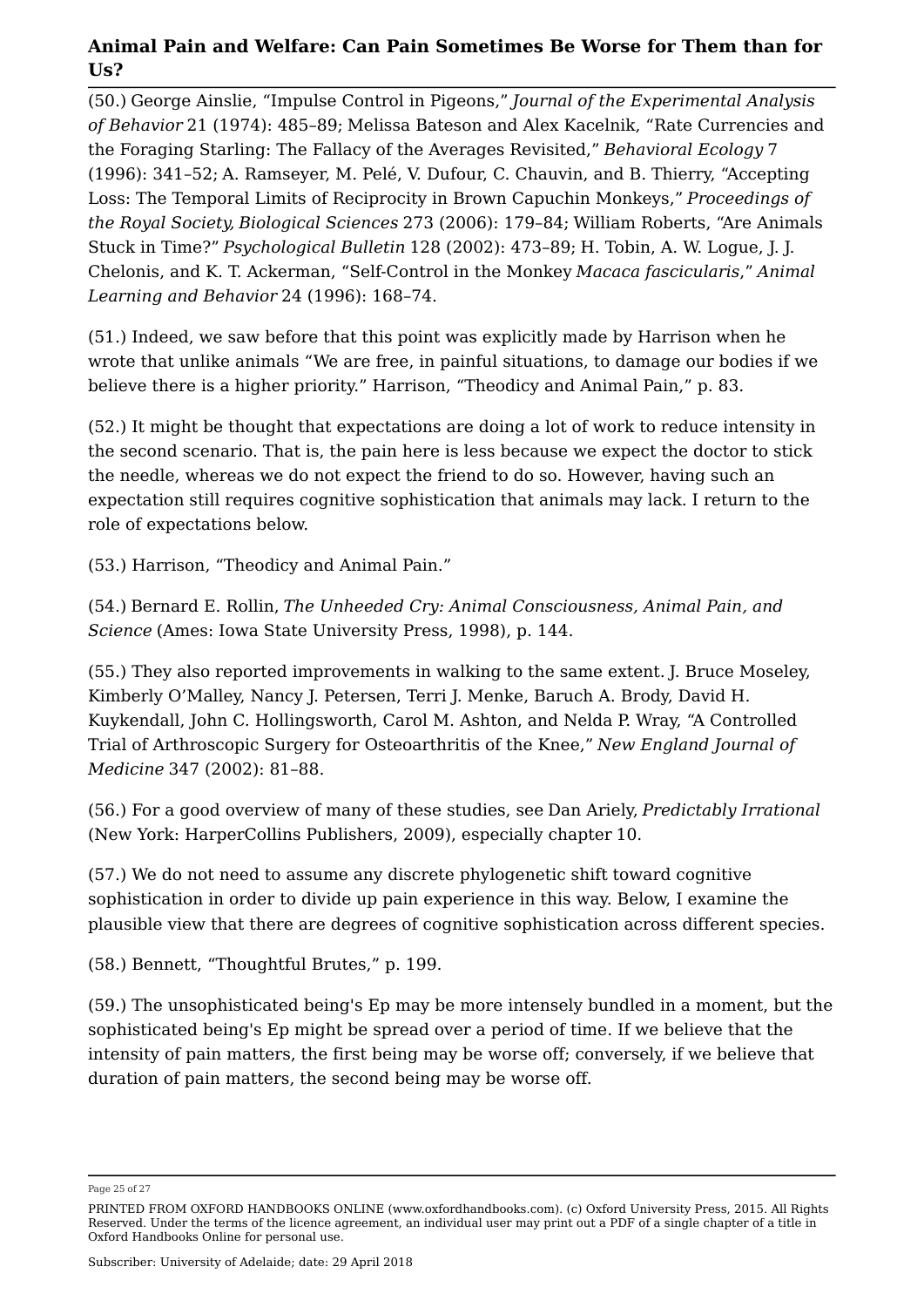(60.) M. D. Hauser, J. Kralik, C. Botto, M. Garrett, and J. Oser, "Self-Recognition in Primates: Phylogeny and the Salience of Species-Typical Traits," *Proceeding of the National Academy of the Sciences* 92 (1995): 10811–14; Lori Marino, Diana Reiss, and Gordon G. Gallup, "Mirror Self-Recognition in Bottlenose Dolphins: Implications for Comparative Investigations of Highly Dissimilar Species," in *Self-Awareness in Animals and Humans*, ed. Sue Taylor Parker, Robert W. Mitchell and Maria L. Boccia (Cambridge: Cambridge University Press, 1994), pp. 380–91; Joshua Plotnik, Frans de Waal, and Diana Reiss, "Self-Recognition in an Asian Elephant," *Proceedings of the National Academy of Sciences* 103 (2006): 17053–57; Diana Reiss and Lori Marino, "Mirror Self-Recognition in the Bottlenose Dolphin: A Case of Cognitive Convergence," *Proceedings of the National Academy of Sciences* 98 (2001): 5937–42; Alexandra Rosati, G. Jeffrey, R. Stevens, Brian Hare, and Marc D. Hauser, "The Evolutionary Origins of Human Patience: Temporal Preferences in Chimpanzees, Bonobos, and Human Adults," *Current Biology* 9 (2007) 1663–68; Rosemary Rodd, *Biology, Ethics, and Animals* (New York: Oxford University Press, 1990), especially pp. 64–73; Robert W. Shumaker, and Karyl B. Swartz, "When Traditional Methodologies Fail: Cognitive Studies of Great Apes," in *The Cognitive Animal: Empirical and Theoretical Perspectives on Animal Cognition*, ed. Marc Bekoff, Colin Allen, and Gordon Burghardt (Cambridge, Mass.: MIT Press, 2002), pp. 335–45; Michael Tomasello, Josep Call, and Brian Hare, "Chimpanzees Understand Psychological States—The Question is Which Ones and To What Extent," *Trends in Cognitive Science* 7 (2003): 153–56.

(61.) Likewise, the arguments about limited sense of time and self can also be applied to infants (or more generally human children) and cognitively impaired adult humans. Many psycho-physiological conditions associated with aging drastically change sense of time and sense of the self. For instance, patients with Korsakov's syndrome quickly forget recent events and impressions. Oliver Sacks describes how a patient became extremely agitated and upset when he could not remember the name of something in a satellite photo. "I had already, unthinkingly, pushed him into panic, and felt it was time to end our session. We wandered over to the window again, and looked down at the sunlit baseball diamond; as he looked his face relaxed, he forgot the *Nimitz*, the satellite photo, the horrors and hints, and became absorbed in the game below. Then as a savory smell drifted up from the dining room, he smacked his lips, said 'Lunch!', smiled, and took his leave. And I myself was wrung with emotion" (Oliver Sacks, *The Man Who Mistook His Wife for a Hat* [New York: Summit Books, 1970], p. 27). Almost immediately afterward, the patient lost all memory of having been upset. At the same time, the patient could be intense and steady in his attention and concentration of a single moment. Sacks describes the world of this kind of patient as well as the mentally disabled in general as concrete, vivid, intense, yet simple (p. 167). Allen Edwards describes Alzheimer's and dementia patients as people who lose awareness of the self and of others. Allen Jack Edwards, *When Memory Fails: Helping the Alzheimer's and Dementia Patient* (New York: Plenum Publishing, 1994). The patient will care about "creature comforts" and will become highly self-centered in a child-like manner (pp. 146–47).

Page 26 of 27

PRINTED FROM OXFORD HANDBOOKS ONLINE (www.oxfordhandbooks.com). (c) Oxford University Press, 2015. All Rights Reserved. Under the terms of the licence agreement, an individual user may print out a PDF of a single chapter of a title in Oxford Handbooks Online for personal use.